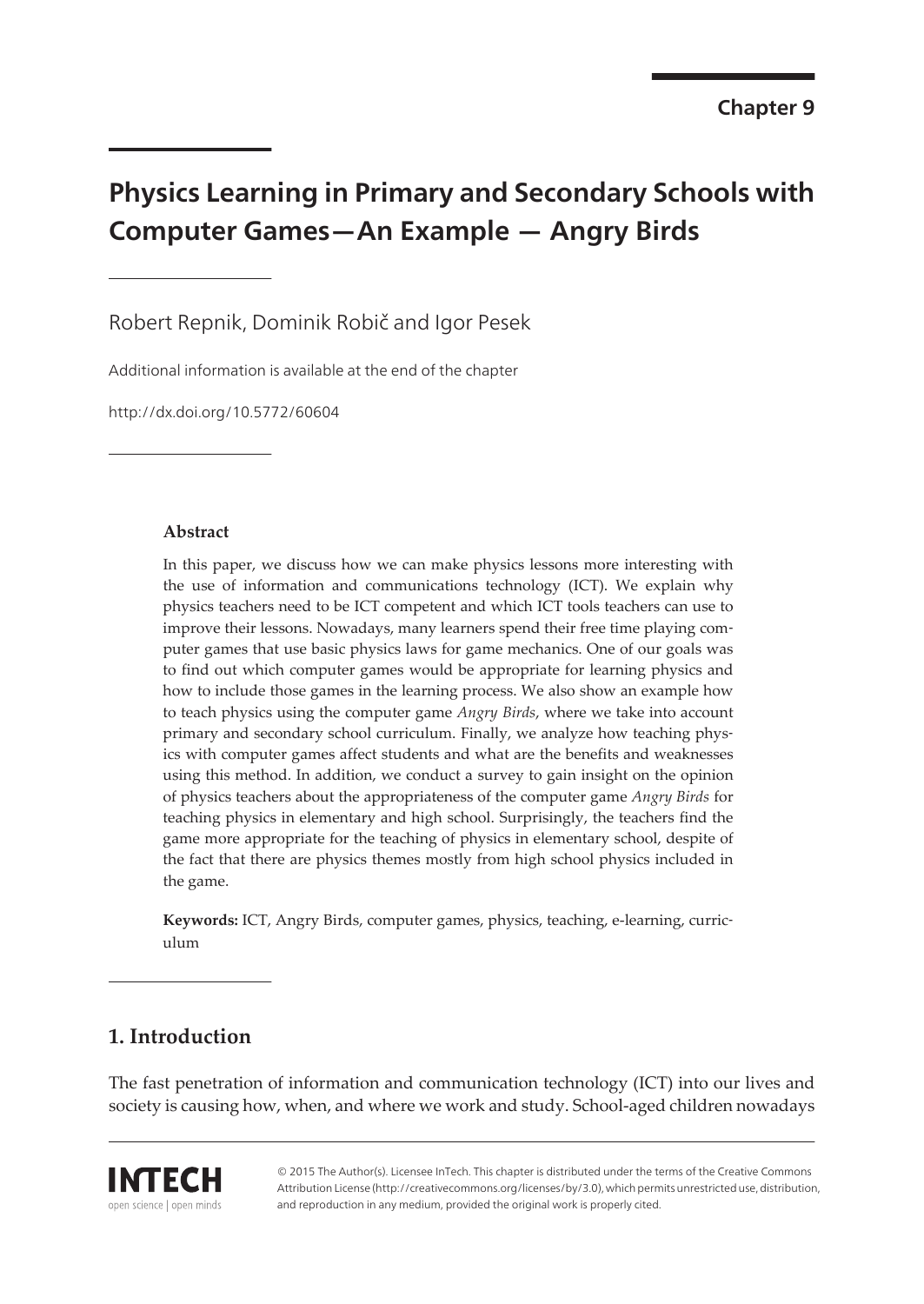spend their free time immersed in a media-rich, ubiquitous, always-connected world where most of the time they usually play computer games. For two decades, scientists were trying to figure out why are computer games so motivating and why children spend so much time playing them [\[1\]](#page-21-0). The results of research were three features: challenge, fantasy, and curiosity. The same three features are also very important aspects in learning. Challenge helps us to stay motivated to achieve our goal, fantasy helps us to better imagine how things should work, and curiosity drives us to figure out things that we did not know.

Educators around the world in the last 50 years try to incorporate ICT and computers into the education system. Four threads have been identified [[2](#page-21-0)]. The first thread, computer-assisted instruction (CAI) and lately intelligent tutoring systems (ITS), has promised a new way of how learners would learn but never gained much attention. Second thread, computer science and computer programming, is gaining momentum lately as few countries are bringing them as obligatory subjects in school curriculum. The third thread is cognitive development and problem solving skills, which are getting much of attention as problem solving is one of the key competencies for 21st century citizen. The fourth thread is Internet use for gathering information and as a tool for improving problem solving skills. Perhaps the greatest potential for ICT in education is the improvement of traditional teaching with the inclusion of different tools in the classrooms.

The next generation of jobs will be characterized by increased technology use, extensive problem solving, and complex communication [\[3\]](#page-21-0). These are the skills that go beyond typical reading, writing, and arithmetic of years past. It is not only what students need to learn that is shifting but also how and when they learn. Students of today are growing up with laptops, tablets, cell phones, and video call, and they expect to use this technology in their daily interactions [[4](#page-21-0)].

One area of significant promise in this regard is a movement toward the use of educational computer games as learning tools in schools [\[5\]](#page-21-0). We will tackle this area in subsequent sections.

This chapter is structured as follows, we first categorize computer and educational games, and then we introduce the computer game *Angry Birds* and describe how *Angry Birds* can be used in physics curriculum. Next we explain which computer programs and how to use them with *Angry Birds* in the classroom. We conclude this chapter with the survey on how teachers would use *Angry Birds* in classrooms.

# **2. Computer and educational games**

For the purposes of this paper, we will define a game as a system in which players engage in artificial conflict, defined by rules, that results in quantifiable outcome [[6](#page-21-0)]. A definition of digital game requires a game system to incorporate technology. Simulations, augmented reality, and traditional computer games meet the requirement. However, purely virtual worlds, such as Second Life, would not be games because there is no quantifiable outcome [\[5\]](#page-21-0).

The different types of computer games are as follows [[7](#page-21-0)]: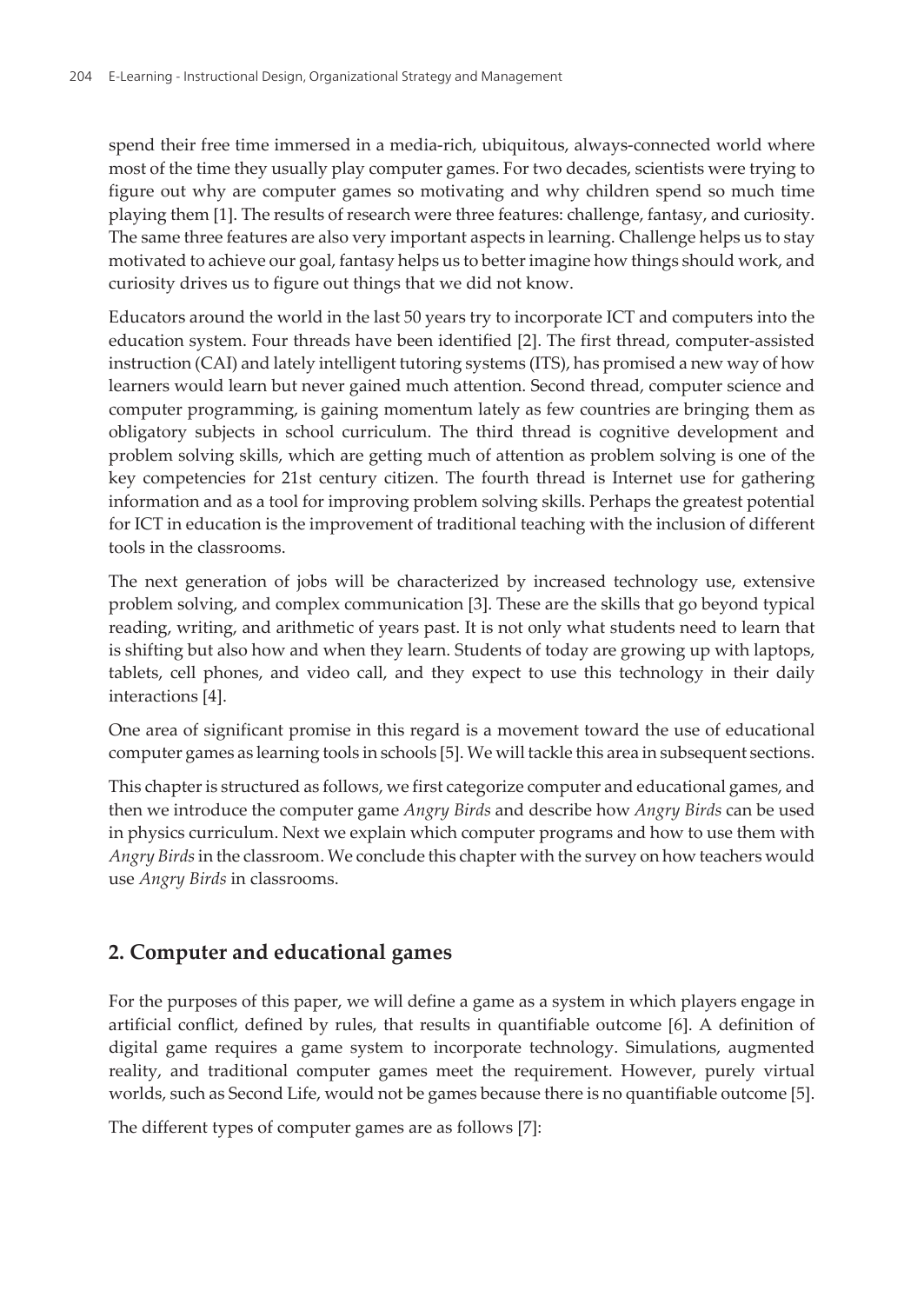- **• Card games**—Its computerized version of typical card games and games where game mechanics involves playing with cards where graphics can make card more alive in the virtual world. Examples *Poker*, *Solitaire*, and *Black Jack*.
- **• Board Games**—These are virtual presentation of classic board games like *Chess*, *Monopoly*, *and Backgammon.*
- **• Puzzles**—These are games that are mostly evolved around problems. In these games, the player must figure out a solution for the given problem using different in-game tools to solve an enigma. Good examples are *Tetris*, *Mastermind*, *Brain Age*, *Ilomilo.*
- **• Maze**—The basic mechanics of this is evolved by problem of navigation, where a player's main objective is to get out of the maze. Examples are *Pack Man*, *Doom*, *Wolfenstien 3D.*
- **• Fighting**—Fighting games involve characters who usually fight hand-to-hand in one-onone combat situation. Examples are *Street Fighter* and *Avengers* [[7](#page-21-0)]*.*
- **• Action**—These types of games involve control of a character who proceeds through story and shoots to objects and enemies. Nowadays, we can also refer to this type of games as first-person shooter (FPS) games. These are very popular and can be played online against other players. Examples are *Counter-Strike, Call of Duty, Unreal Tournament*, and *America's Army.*
- **• Adventure**—Adventure games are similar to action games, but they evolve more around the story and mystery behind it. Players are often placed in historical environment where they try to solve a mystery. Examples are *Zork: Grand Inquisitor*, *Quest for Glory IV*, *Grim Fandango*, and *Gone Home.*
- **• Role playing**—In role-playing games, players can choose between different types of character. Play style depends from what type of character you have chosen. Characters may differ from gender, abilities, races, specializations, profession, and other specifics that games have to offer. When a character is chosen, you can adventure in the virtual world where you can go on a quest where you deal with different problems and adversaries. During quests, you upgrade your character in agility, strength or magic. This type of game is very popular nowadays, and it is mostly played online. This type of game is called massively multiplayer online role-playing game (MMORPG). Examples are *Diablo*, *Titan Quest*, *World of Warcraft*, and *Skyrim.*
- **• Strategy**—strategy games emphasize on involving a strategy to defeat your opponent. In this game, players need to resolve a problem of resources, economy, defense, and attack. Most known strategy games are *Age of Empires, Warcraft, Civilization, Europa Universalis, Total War,* and *Stronghold.*
- **• Sports**—These games are mostly a virtual presentation of real-life sports, where the player picks a team or individual and compete in sport discipline. Most known are *FIFA*, *NHL*, and *NBA*, among others.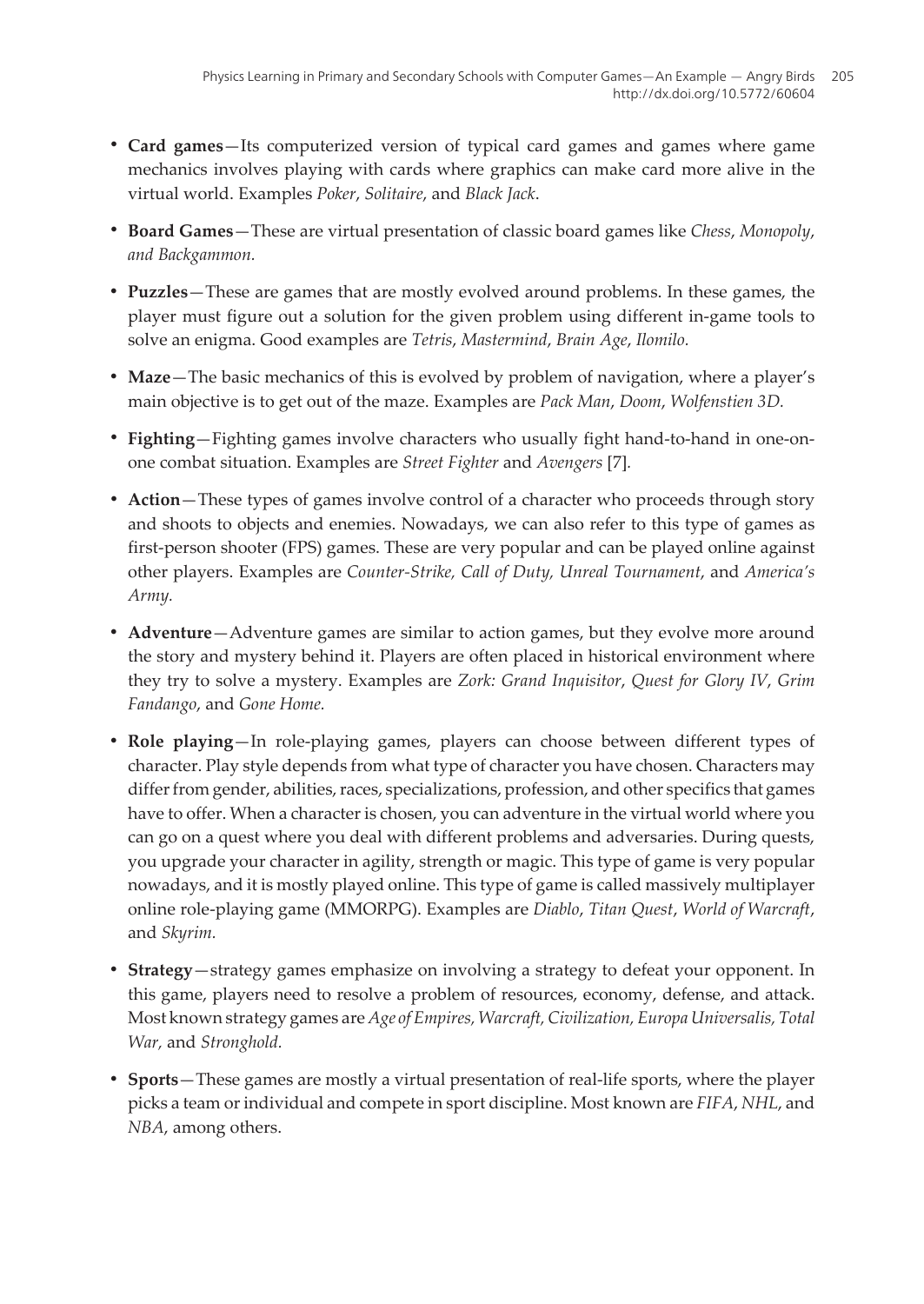**• Simulation**—There are two types of simulation games, training and management. At training simulation game, designers try to simulate a real-world environment, where you can practice. Good examples of training simulation games are games *Wheels of Steels*, *Flight Simulator*, and *Ship Simulator*. Management simulation games are about managing community and economy. Good examples of these games are *Tycoon* series, *The Sims*, *and SimCity.*

These games are mostly a product of big entertainment companies, which can provide enough funding for game designers and programmers to develop new games and to sustain old ones up to date. If we can compare these games with didactic games, we can surely get to the conclusion that designers of nondidactical games put more effort to make games fun and graphically appealable and, in this case, also more playable. Another factor is freedom of game designers at nondidactical computer games. They do not need to evolve game around lessons that should be learned in certain stage of game, but they have more freedom at designing environment details and effects. Also, they put more focus on playability of the game rather than learning a certain lesson. That gives nondidactical computer games advantage in popularity.

Research in the United States has shown that majority of children and adolescents nowadays are playing computer games for at least 1 hour per day [\[6\]](#page-21-0). This indicates that computer games take a great part not only in children's but also in adolescents' everyday life. Many parents are worried that playing games to much could lead to addiction, violence, and depression of their children, but they mostly overreact because they fail to see the positive effects of playing computer games and are mostly mislead by media. Computer games changed dramatically, and they became much more complex, diverse, and social in nature, which means that they offer much more to players than they did in a previous decade. Let us check what we can gain and what the benefits at playing computer games are. Research has shown that computer games can improve cognitive brain functions. Numerous studies has shown that computer games can help at faster and more accurate attention allocation, higher spatial resolution in visual processing, and enhanced mental rotation abilities. It is also interesting that spatial skills can be trained relatively quickly and skills like this can be easily transferred in real-life usage. Preliminary research has also demonstrated that these cognitive advantages manifest in measurable changes in neural processing and efficiency, which means that players of computer games can filter irrelevant information much faster than nonplayers. However, we must say that these benefits do not apply to all genres of games but mostly to games where 3D envi‐ ronment is included.

Great benefit can be also gained with problem solving skills, which is dependent on game complexity. It seems that nowadays children have evolved around the aspect of problem solving. We rarely see someone reading a manual, but they mostly learn by trial and error, which can also be related to computer games where game designers often offer very little instructions how to solve a problem. A final cognitive benefit from playing computer games is enhanced creativity. Another benefit from playing video games also shows up in the motivation of players. It seems that many computer games are stimulating just enough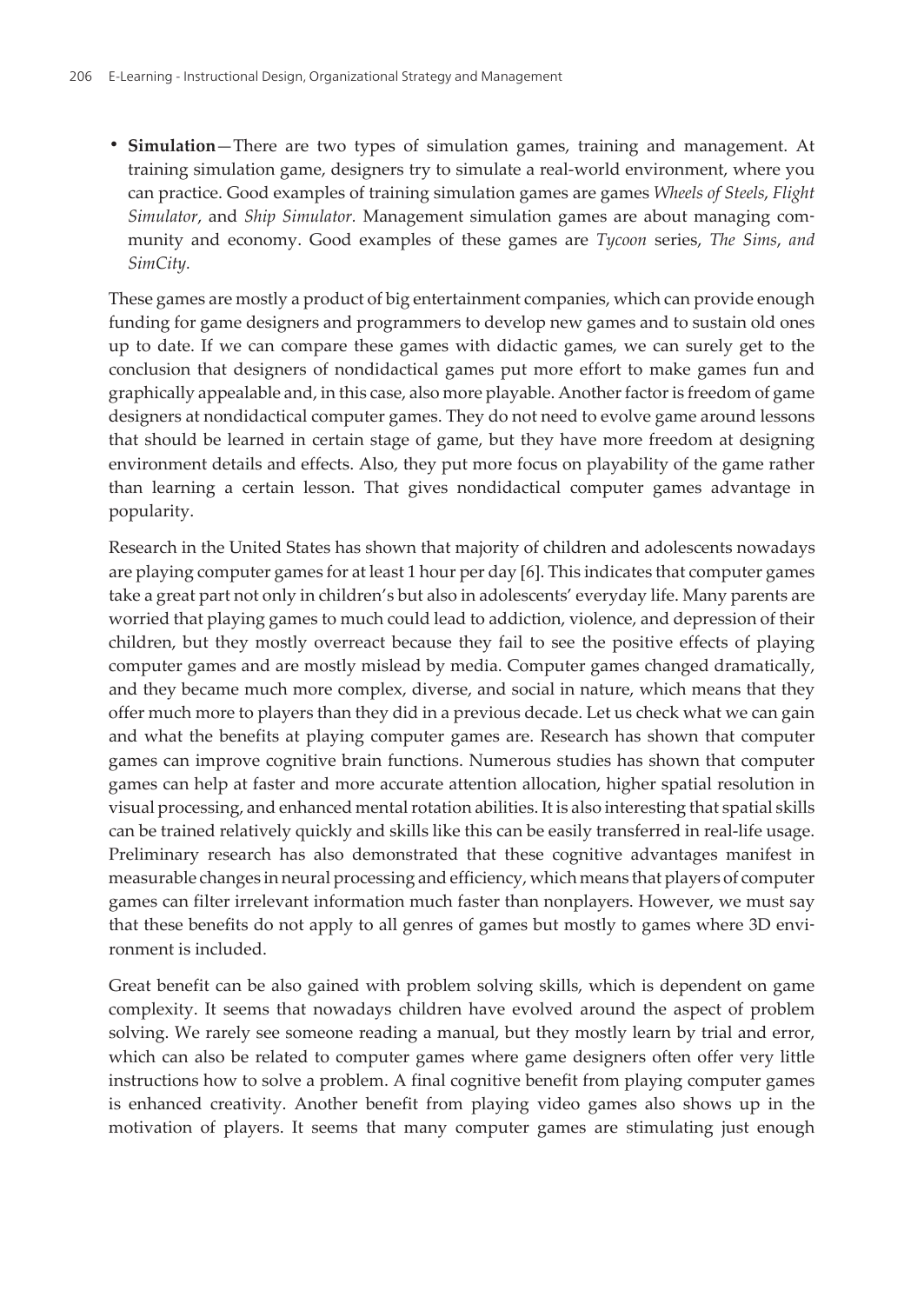frustration that players stay highly motivated to solve the problem and take great pleasure succeeding. It seems that challenge in games provides enough motivation and fun for players to play the game, and that makes a positive effect on them in a way to attain better motivation and persistence, which can also lead to better marks at school if the same can be applied to learning. Another benefit from playing computer games is on the emotional state of a player. Gaming may be among the most efficient and effective means by which children and youth generate positive feelings. Puzzle games like for instance *Angry Birds*, which has minimal interfaces, short-term commitments, and high-degree of accessibility can improve player moods, promote relaxation, and ward off anxiety, which can also result in higher self-esteem and better grades in school. If playing a game can make a person happier, then this is a great factor that we can gain from playing games and may result in various positive effects such better inspiration and connectivity. Computer games stimulate not only positive emotions but also negative ones, which may not be as grim as it sounds. By stimulating just enough negative emotions such anger, anxiety, frustration, and sadness, we are able to take control of those feelings and learn how to react on them, which can also lead to better adaptive behavior. Playing computer games also improves our social skills. We already said that games changed a lot from last decade, and they also changed in social prospective. Majority of players nowadays play computer games with their friends and rarely alone, which also indicates that they must obtain certain social skills to be able to communicate with friends. Nowadays, some online games provide players with lots of social possibilities where they chat and even send emoticons to each other. Game designers also enforce collaboration between them, so players have to work together to defeat greater adversaries, and that mostly requires good communication skills and coordination [\[8\]](#page-21-0). Due to all of benefits that we can gain from computer games, why not use them as a teaching material.

Computer games that were designed for learning are called educational games [\[2\]](#page-21-0). What makes games "educational" are specific characteristics [\[1\]](#page-21-0). Educational games should also have appropriate methods for learning contents, which depends on nature of contents. For example, we must distinguish between learning of knowledge, processes, procedures, and casual principles. Each of those requires different learning methods that depend on content's complexity. Methods that are used for learning also affect game structure and game mechanics. Finally, what every educational game should have is a feedback system that provides players with information of learning success. We described key characteristics of educational games, where we found out that game structure and game mechanics depend on game content and methods of learning [[5](#page-21-0)]. On the other hand, we need to ask ourselves why children prefer playing classic computer games than educational computer games. The key element is that educational games are not primarily designed for fun only, and major software companies do not develop educational games. Those companies have expert knowledge in computer graphics and game designs, but they have discovered that educational games are not commercially successful and revenue is too small for them. So to get good learning results in computer games, we should either design and develop better educational games or find those computer games that are popular and could be used for educational purposes.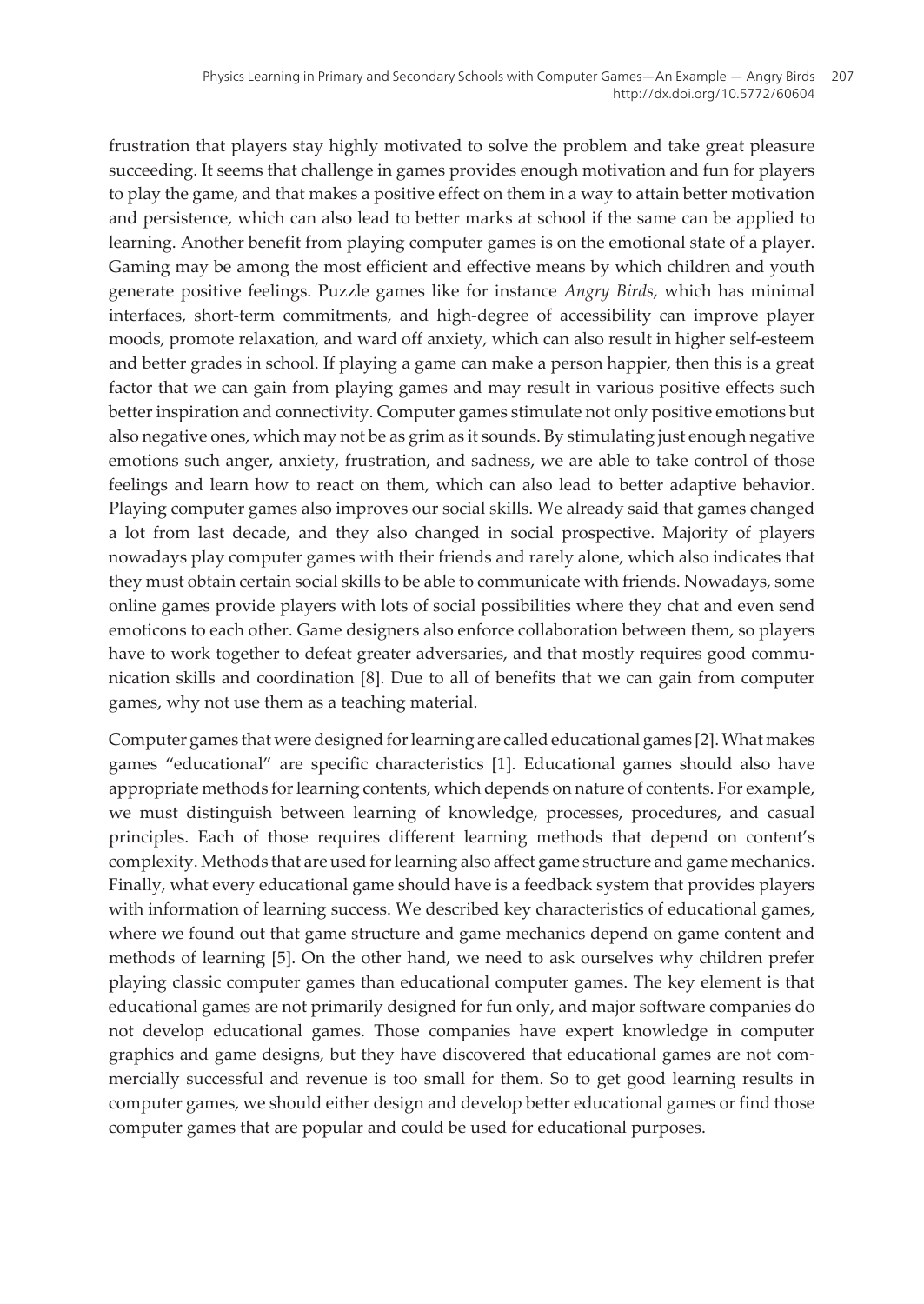At this point, we must also mention game-based learning, which is defined as "an innovative learning approach derived from the use of computer games that possess educational value or different kinds of software applications that use games for learning and education purposes such as learning support, teaching enhancement, assessment and evaluation of learners" [[9](#page-21-0)].

Some computer games are using actual physics as their game mechanics, and children are very eager to spend hours playing them. So why don't we use those as a teaching tools for physics? One of those games that are using actual physics as their game mechanics is the very popular computer game *Angry Birds* but is not specifically made for teaching.

# **3. Computer games and physics**

Nowadays, a lot of pupils at the end of their secondary school are discouraged to go to study physics. If we would ask them, why is that so, we would get a common answer that physics is boring, hard to understand, and not interesting. This response from pupils mainly results from physics teacher's old-fashioned methods of teaching. Most of teachers are using main‐ frame (or traditional) method, teaching by telling, which seems to be less effective and boring for students than inquiry-oriented teaching [[1](#page-21-0)]. A great help for this method is the use of information and communications technology (ICT). To use all these, the physics teacher needs to be e-competent [[10\]](#page-21-0). It means that the physics teacher should be able to successfully use ICT as tool for teaching. The use of ICT gives us access to a lot of information, and it is also essential for the support and development of functional skills required in life. It is also a great motivational factor because many of the pupils have highly developed skills of using ICT, and it allows pupils to maintain their concentration longer [\[10,11](#page-21-0)]. With the use of ICT, we can effectively collect, display, and introduce data to pupils, and it is also a great tool to deepen knowledge. Teacher priority should not be only to teach physics and deliver information to pupils but also to teach them how to find this information (collecting information) and define which information are correct and useful for them (selecting information).

Learners are not always aware that the game that they are playing is using basic physics laws for game mechanics. Consequently, we could use these games as a didactical tool to teach them physics and make physics lessons more interesting for them. All we need is a computer and a software that measures and shows analyzed data from computer game. There is a variety of games that can be used for experiment. A well-known game and still very popular is the game *Super Mario Bros*. It can be used with problem-based approach for calculating basic kinematics and studying different problems within Mario world [[12\]](#page-21-0). A very interesting game for learning physics is also *Scorched 3D*. In this game, a player must set the power, angle, direction of a projectile to hit another tank while considering the wind affecting the projectile course. In this game, we can learn the physics of projectile motion and introduce it clearly to the students [[13\]](#page-21-0). Sometimes you have to fail in game to figure out how to complete the mission. A game that is made on this concept is called *Angry Birds* [\[14](#page-22-0)], where you use different birds as projectiles to destroy green pigs. We can use this game to teach various concepts in physics. Next, we present an example of how to provide physics teaching with *Angry Birds*.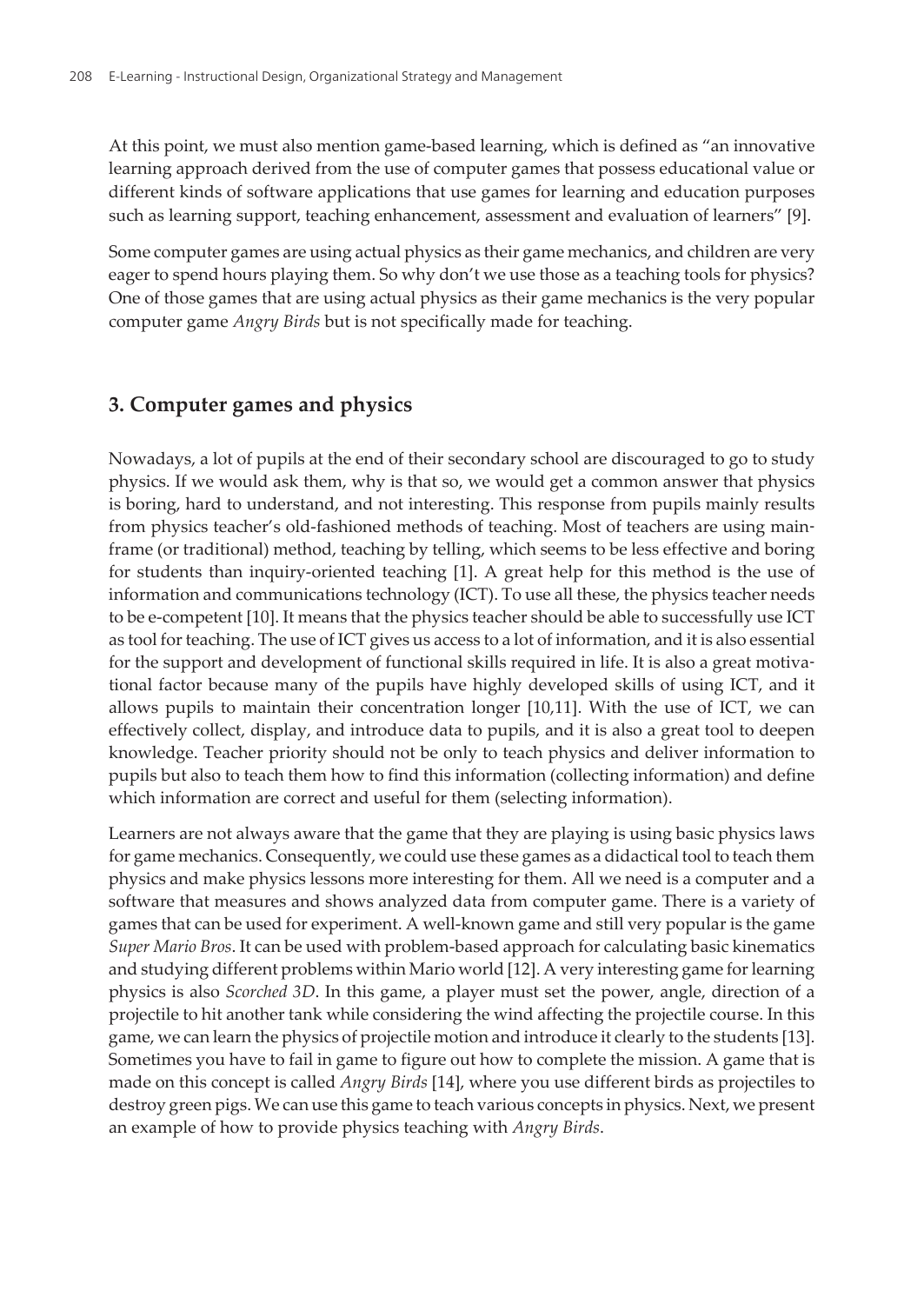# **4. Angry Birds**

*Angry Birds* games are a product of a Finnish company called Rovio entertainment. The first game was released in year 2009 for Apple's iOS Android, Symbian, and Windows Phone operating systems. Since then, Rovio entertainment upgraded the game that can also be used on PCs and game consoles. Its addictive gameplay, comical design style, and low price has made the game very popular in almost any age-group. Its popularity also encouraged the company to make new sequels with different themes. From the first game *Angry Birds* to latest sequel *Angry Birds Transformers*, eight more sequels are listed, with different themes and game mechanics [[14\]](#page-22-0).

# **4.1. Game insight**

The basic story of *Angry Birds* is about evil green pigs called "bad piggies," which are constantly stealing unwatched eggs from birds, desiring to cook and eat them. The pigs are under the command of King Pig, who commands his army of pigs to construct as many structures as possible to keep the birds from reaching him. The main protagonists of the game are the birds, which are trying to get their eggs back before the evil pigs can eat them. Red (Bird) is the main character of the *Angry Birds* series and also the leader of the flock. He does not have any special abilities and has appeared in every version except *Angry Birds Stella*. There are also Chuck the yellow bird, who has the ability to drastically accelerate; Jay, Jack, and Jim called "The Blues" with the ability to separate in three same-sized birds; Bomb the black bird, who has the ability to explode; and Matilda the white bird, whose ability is to drop one egg on the pigs. There is also Hal the boomerang, who can be seen as the green bird in many sequels and has the ability is to fly back like a boomerang. Bubbles the orange bird is also one of the flock crew members. He has the ability is to drastically expand and push all obstacles away. The newest member of the flock is Stella. She has different abilities like trapping objects into bubbles, speeding up when screen is tapped, and rebounding of walls [[15\]](#page-22-0).

## **4.2. Game mechanics and materials**

In the game, a slingshot is used to shoot birds in a way to eliminate all green pigs that may be protected with different materials, which can be destroyed easier with a specific bird's ability. The game is also designed wherein you gain difficulty in every level, and sometimes it requires you to do the same level many times before you finish it. With difficulty scaling with every level, it also motivates and drags you to play the game. When you successfully complete a level, you can also keep track of the score that you achieved, which is measured by the stars that you gain. The final mark of how you preformed in a specific level is dependent on how many objects you destroyed and how many birds you used to eliminate green pigs [\[14](#page-22-0)]. We already mentioned that we have different materials [\(Figure 1\)](#page-7-0) in the game, and we know that different materials have different properties, and it is also the same in *Angry Birds*. The basic materials in the game are stone, wood, and glass [[15\]](#page-22-0).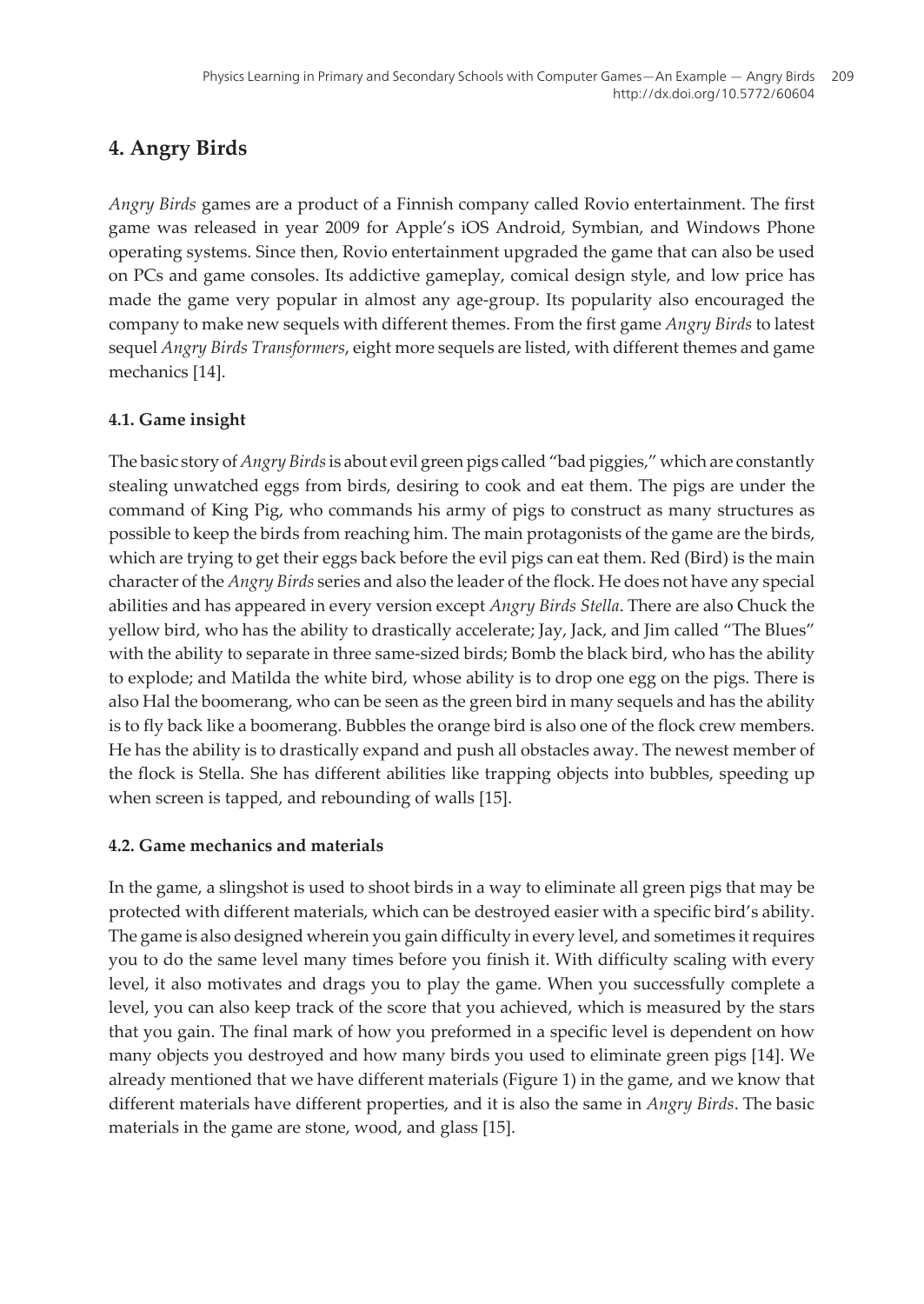<span id="page-7-0"></span>

**Figure 1.** *Angry Birds* gameplay showing an example how to shoot a bird to destroy pigs hiding inside the walls. Stone, wood, and glass are the basics materials. How hard are they to destroy is not always dependent on the material but also on the shape of the material. Small square-shaped blocks are mostly harder to destroy than long square-shaped blocks.

# **5. Why is physics not popular?**

Physics is not very popular among students, and consequently, the educators all over the world are facing the same problem in stimulating students to study physics (Figure 2). Most of the countries have shortage of physics teachers and scientists. The question is why is physics so unpopular among the students? The common beliefs that we encounter about physics are that physics is not an easy subject, it requires a high degree of dedication, and it is mostly meant for intelligent people who are sometimes socially discriminated, and because of that, they are discouraged to study physics. The most common replies that we get about physics when we ask people who finished high school or are still studying are as follows: "physics is boring," "physics is difficult," "physics is for boys," and "physics is strange and only crazy people are doing it" [[16\]](#page-22-0). Why are most responses so negative? What is the problem? It seems that pupils in elementary school show big interest in physics when you ask them about topics that can be found in physics curricula like, for example, electricity, magnetism, force, universe, and others. However, it seems that interests are greatly lowered in high school when they are actually faced with a higher degree of knowledge about them, which includes the use of mathematic at higher degree and this causes students difficulties at understanding physics and also discourage them [\[17](#page-22-0)].

It seems that teaching methods and math involvement at a higher degree of education are the origin why students get lack of interest in physics. The question is What can we change to motivate students and to show them that physics is one of the essential science disciplines that not only brings great results at developing technologies but also gives us understanding how nature is working? Also, physics teachers often do not enjoy teaching physics. The main reason may be hidden behind physics curricula, which give really small flexibility at lesson distribution during the year, and the teacher really does not have time to improve their lessons because they have to deal with the lesson schedule for the year. There seems to be two crucial problems.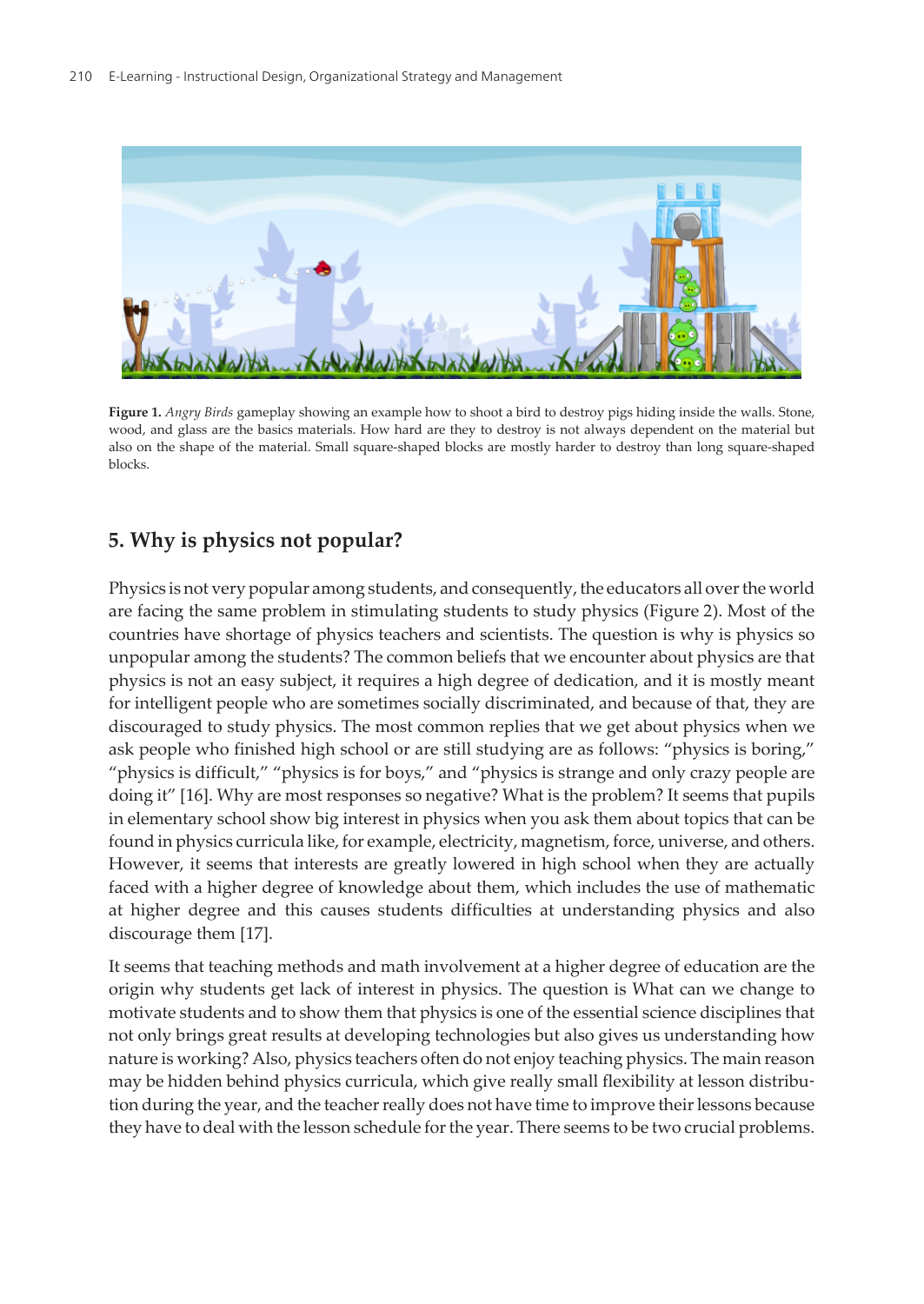

**Figure 2.** We can see from the ASA Community research that physics is far behind other science disciplines in master's degree. On the left chart, we can see that physics and mathematics bachelors who finished the degree are rising very slow compared to statistics. On the right chart, the number of students who finished master's degree is far behind other disciplines like biostatics and statistics [\[18](#page-22-0)].

One of them is a problem on how to introduce knowledge to students in that they will find it interesting, which is basically the problem of teaching methods. The other problem is physics curricula. It seems that physics curricula in many countries is not flexible enough for teachers and, as a result, is unfriendly to students. The solution to this problem would be to redesign physics curricula in a way to give the teacher more flexibility and hereby also relieve teachers from pressure so they could actually enjoy teaching physics and give full dedication to more attractive lessons. A great solution for teaching methods could be to include physics in other subjects such as computer science, where students could solve physics problem with the use of ICT. Games are also a great solution, where students could learn parts of physics simply by playing games and gain necessary knowledge. One of appropriate computer games from which students could learn physics is *Angry Birds*. We present which themes from physics curricula could be appropriate to teach concepts of physics.

# **6. Physics curricula and** *Angry Birds*

All over the world in every school, teachers must follow a teaching plan called curriculum. In every curriculum, there are mandatory themes that consist of subthemes that are building the whole teaching process in certain order. How this process consists may differ from country to country. We may also say that the system of learning physics is concentric (Figure 3). Each physics curriculum is constructed from basic themes. The most important difference between curricula in different countries is in subthemes and their order. In physics, cores of concentric circles are the main themes, which are mechanics, matter, waves and optics, thermal physics, electricity and magnetism, modern physics, and astronomy [[19\]](#page-22-0).

The basic themes of physics curriculum are defined, so we studied which of those we may find in the computer game *Angry Birds* and which of them we can analyze.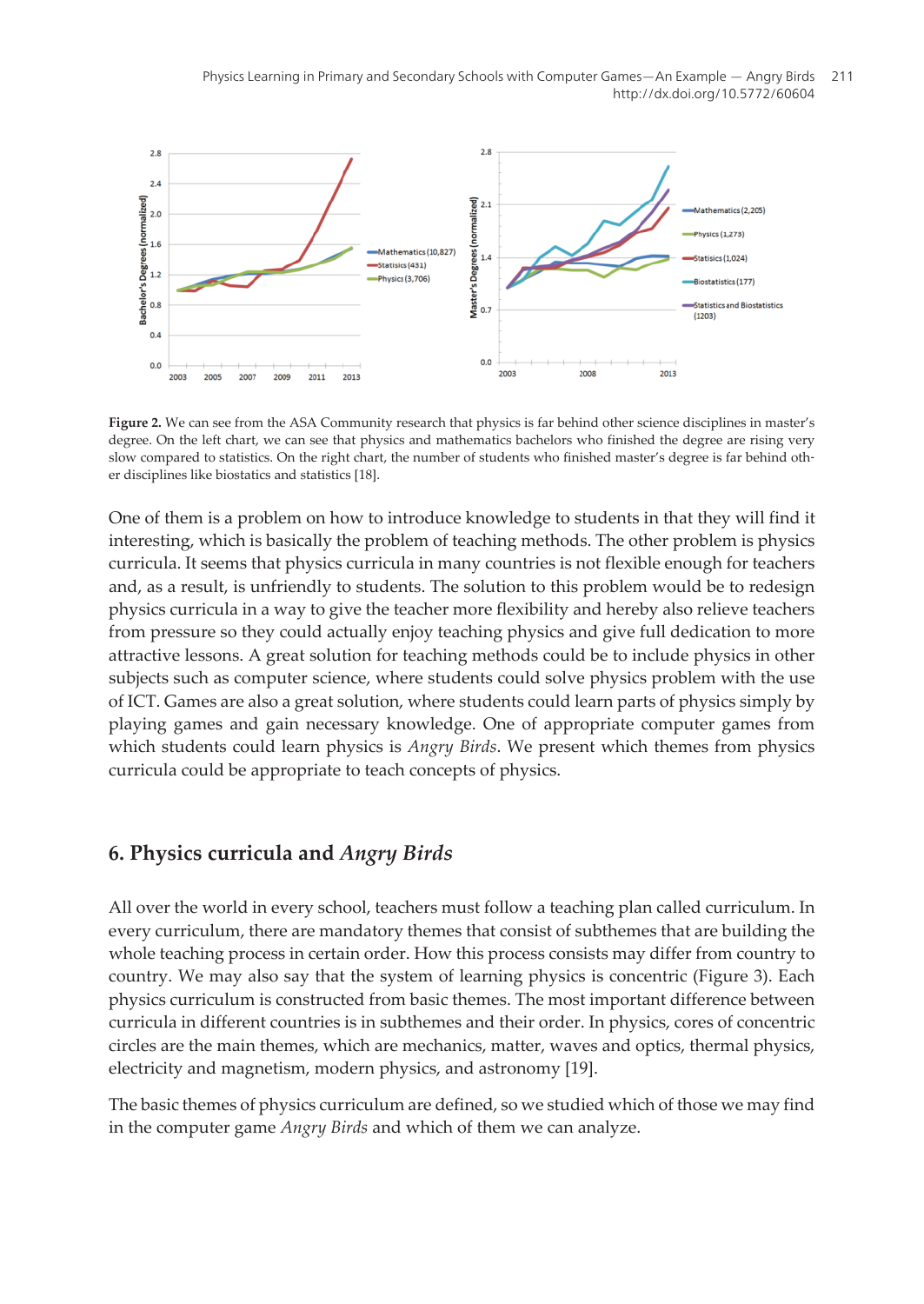

Figure 3. Example of concentric circle in physics. Outer layers may differ in number of subthemes and variety of subthemes titles, but the core stays the same.

# **7. Mechanics**

#### **7.1. Forces and Newton's law, collision, and explosion**

We know that when we launch a bird from the slingshot, the only force that is affecting the bird is the force of gravity  $\overline{F}_g$ . The air resistance force is in the game excluded. We also know bird is the force of gravity  $\vec{F}_o$ . The air resistance force is in the game excluded. We also know that when the bird will collide with a wooden wall, it will be affected with the force of wall  $\vec{F_w}$ that is resisting bird's movement in the opposite direction of its movement (Figure 4). Children can monitor and watch examples of collisions and explain how forces are working on the observed object. We already mentioned that black bird has an ability to explode from which we could observe effects of explosion to teach children the basic physics behind it.



**Figure 4.** We can see that the force of gravity  $\overrightarrow{F}_{g}$  is the only force that affects the bird in the flight. Also, we can predict Figure 4. We can see that the force of gravity  $\vec{F}_g$  is the only force that affects the bird in the flight. Also, we can predict that when the bird hits the wall, it will slow down because the force of the wall is resisting the bird's motion.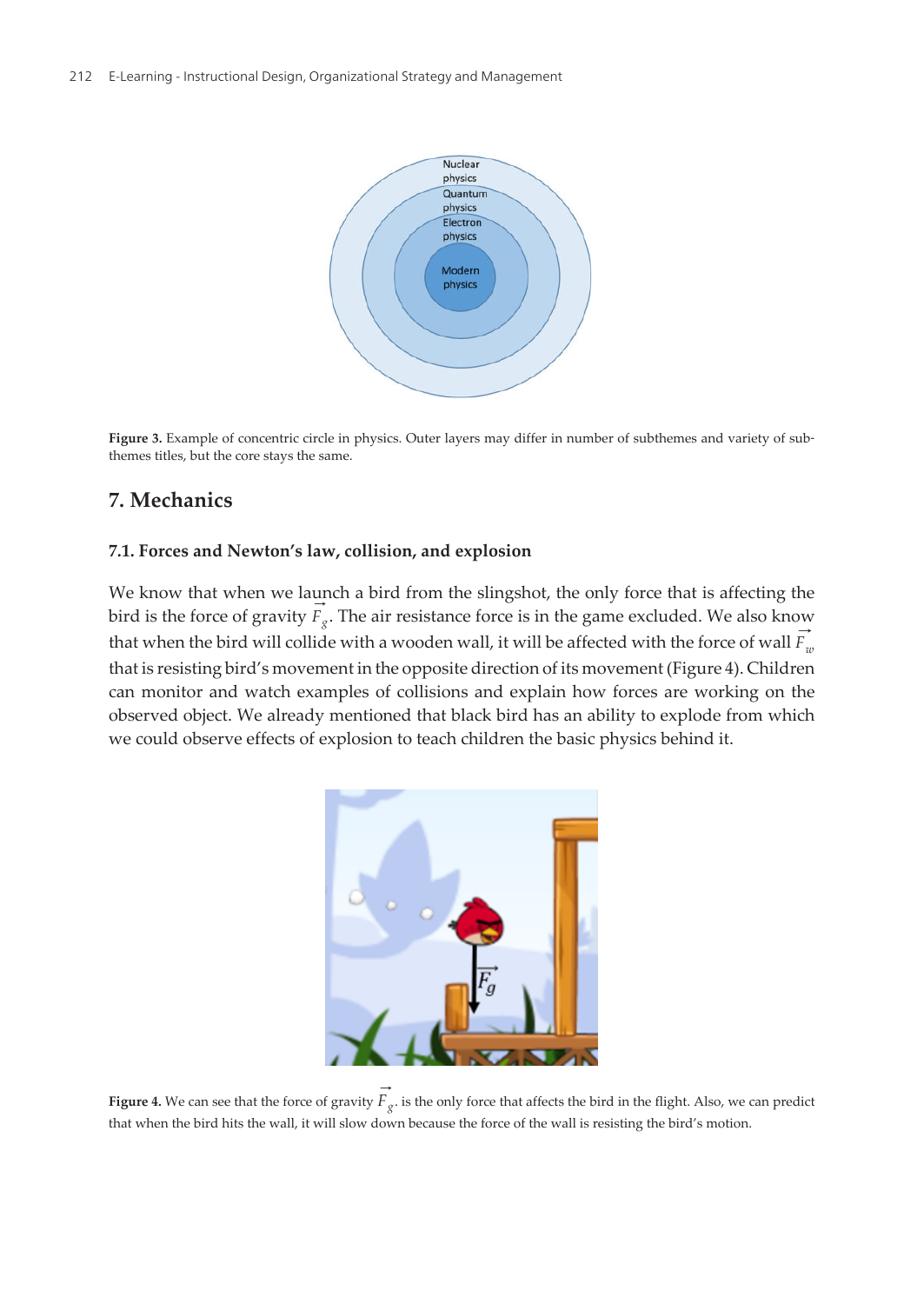### **7.2. Friction and motion**

With the help of *Angry Birds*, we can also explain friction. After finishing the flight, the bird is touching and then rolling on the ground with some speed in the direction of the vector of velocity  $\vec{v}$ . The bird is slowing down because of friction  $\vec{F}_f$ , which is working on the bird in velocity  $\vec{v}$ . The bird is slowing down because of friction  $F_f$ , which is working on the bird in opposite direction and causing the bird eventually to stop (Figure 5). With this example, we could explain how friction is working on a (rolling) bird.



**Figure 5.** We can see that force friction is working in the opposite direction of the bird, causing the bird to slow down.

## **7.3. Circular motion and gravity**

We mentioned before that Rovio entertainment released many sequels. One of much known sequel is called *Angry Birds Space* (Figure 6), where the game environment is in space and the gravity of objects affects the bird's flight. In designing this sequel, Rovio Entertainment worked with NASA, which helped at programming gravity effects and also tested them in actual space. In the game, we could learn the effects of gravity. Also, we can learn the basics of circular motion if we launch the bird in the angle where the bird would circle around the small planet, which is affecting the bird with its microgravity.



Figure 6. We can see that the force of gravity is pointing in the center of the small planet's mass, therefore also affecting the path of the bird's movement, which would circle for longer time if the force of gravity would be smaller or the velocity of the bird would be higher.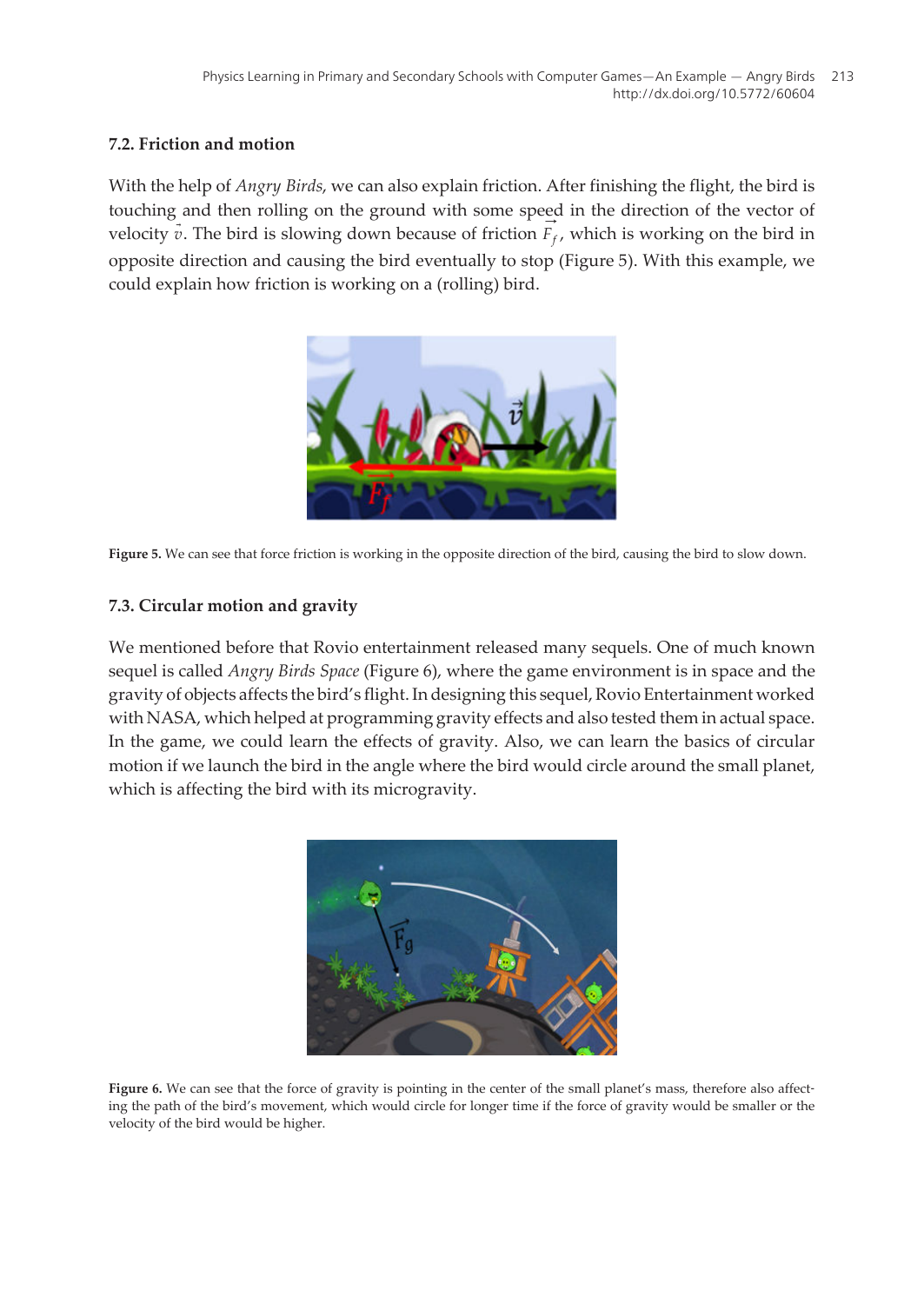#### **7.4. Work, energy, and power**

We know that birds are moving with certain velocity  $\vec{v}$  when we launch them. We also know that they change height when they are launched (Figure 7). From that aspect, we can also explain the change of kinetic and potential energy, where potential energy is changing according to change of height:

$$
E_p = mgh,\tag{1}
$$



Figure 7. If we know height and velocity, we can determine potential and kinetic energy; therefore, we can also know how much work and power the birds need when we shoot them.

where *E<sup>p</sup>* is the potential energy, *m* is the mass of bird, *g* is the gravitational acceleration, and *h* is the height where the bird is located in correspondence to the ground. We could also explain the change of kinetic energy as follows:

$$
E_k = \frac{1}{2}mv^2,\tag{2}
$$

where  $E_k$  is the kinetic energy of bird and  $v$  is its velocity. We can also determine work as a result of energy change as follows:

$$
W = \Delta E,\tag{3}
$$

where *W* is work and Δ*E* is change of energy. From that, we can also determine average power as follows: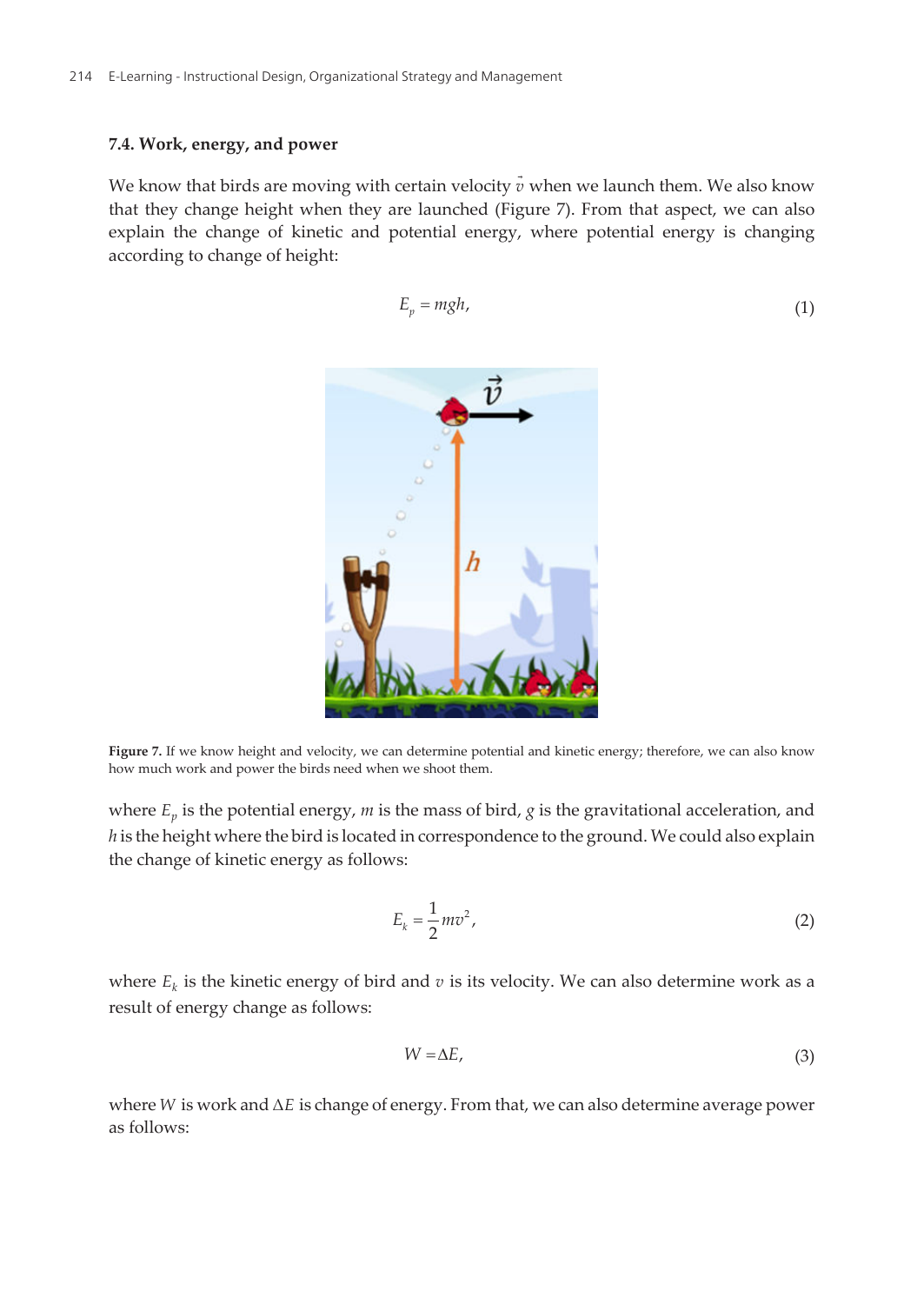Physics Learning in Primary and Secondary Schools with Computer Games—An Example — Angry Birds 215http://dx.doi.org/10.5772/60604

$$
P_{avg} = \frac{\Delta W}{\Delta t},\tag{4}
$$

where *Pavg* is the average power, and Δ*W* is the change of work in time interval Δ*t* [\[20](#page-22-0)].

We can see that with the computer game *Angry Birds*, we can cover and explain most of the mechanics. Other themes are not so well covered, but we can still can find something. For example, we can explain buoyancy.

### **7.5. Buoyancy**

We can explain that buoyancy is upward force  $\vec{F}_b$  exerted by a fluid that opposes the weight We can explain that buoyancy is upward force  $\vec{F}_h$  exerted by a fluid that opposes the weight of an immersed object, which is shown by gravity force  $\vec{F}_g$ . We can also see that one piggy is of an immersed object, which is shown by gravity force  $\vec{F}_g$ . We can also see that one piggy is floating, which is the result of comparison of the average density of piggy to density of liquid in which piggy is located. For floating of the piggy, its density has to be smaller (Figure 8).



Figure 8. Here we can see an example where force buoyancy is working in the opposite direction as gravity force, causing the material and the pigs to float to the surface [\[21](#page-22-0)].

We showed some examples where we could use the computer game *Angry Birds* as a didactical tool for main topics in physics curriculum. However, we did not talk about experimental work and measurement, which is the main topic in following chapter.

# **8. Teaching with** *Angry Birds*

We described some topics where the computer game *Angry Birds* could be appropriate for teaching physics. It contains many mandatory topics of physics curriculum, and it can either be used as a motivational tool, where children could get more comfortable with physics while using ICT or it can be used as an experiment to show children simulation of actual physics. From the experiment, we could define exercises where children could get basic knowledge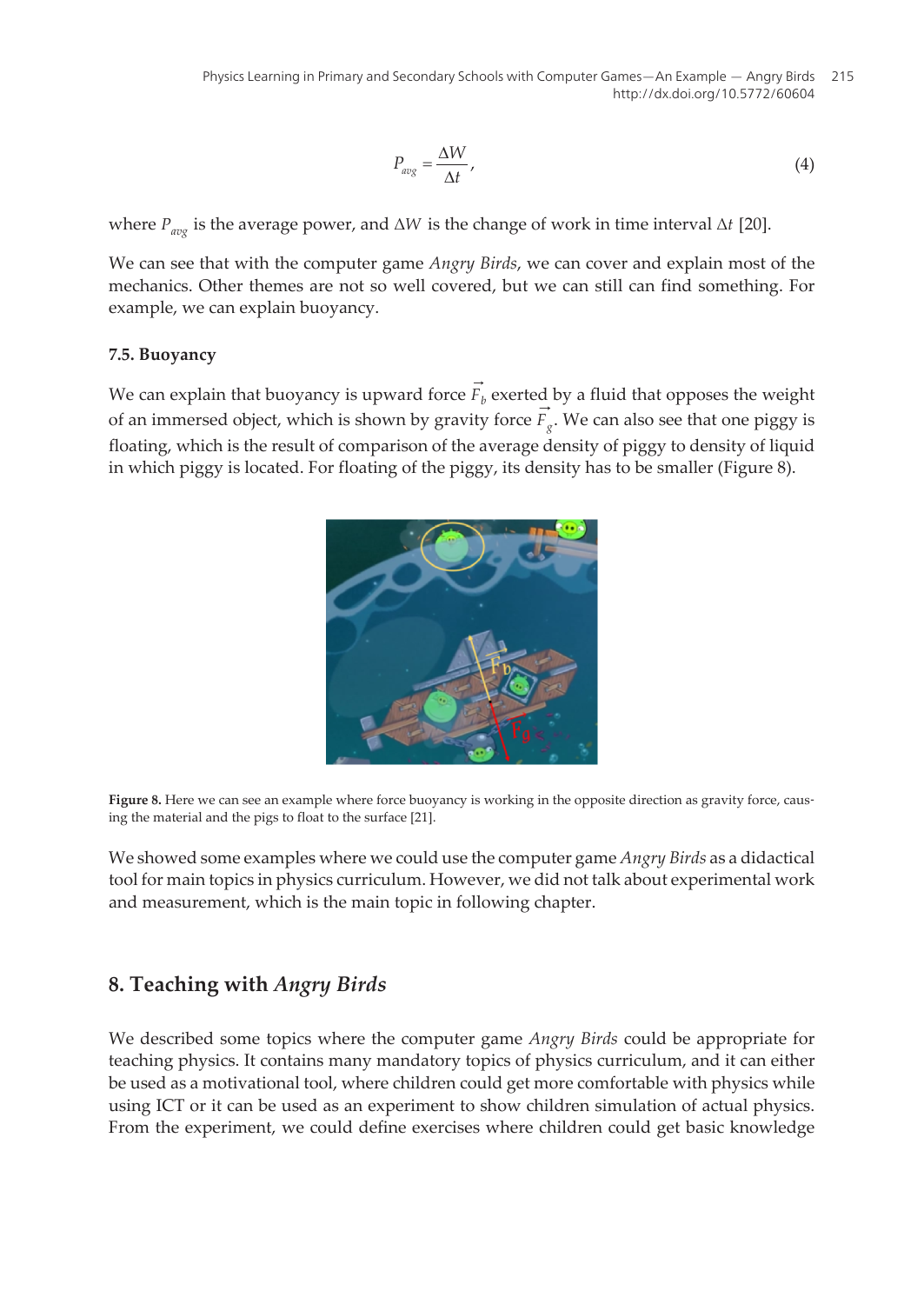about physics and calculus behind it. In this chapter, we show an example of how we can teach the physics of projectile motion using the computer game *Angry Birds*. Before we can explain the physics of *Angry Birds*, we have to make footage of *Angry Birds* gameplay, and after that, we can analyze data in that footage. For that, we need some additional programs appropriate for classroom usage, for which we present some examples.

### **8.1. LioLo Game Recorder**

The recommended software for making gameplay footage is a program called LoiLo Game Recorder. You can download it for free from their website [[22\]](#page-22-0) and install the program on your computer*.* LoiLo Game Recorder is a program that enables us to record game sessions. It also supports Motion-JPEG file format that provides with the best balance between file size and image quality. For our purpose, we recorded full-HD videos, and file size is still manageable. When you downloaded and installed the program, simply start the program and the game in which you want to make a recording. Before you start to play, press F6 on keyboard and program will start recording (Figure 9). After you finish playing, press key F6 again and the program will stop recording and save the footage in your PC's video directory. Now you can use the footage for analysis. To minimize the measurement errors at analysis of gameplay, the footage must be smooth and without delays [\[22](#page-22-0)]. We will do our analysis in program called Tracker.



**Figure 9.** This is the LoiLo Game Recorder's user interface where we can see options available in program. We can also see an example of the footage that we made in *Angry Birds*.

## **8.2. Tracker**

Tracker is a free video analysis and modeling tool built on the open source physics (OSP) Java framework. It is designed to be used in physics education and can be easily run from USB drive. Requirements for using Tracker are small, and it only requires that you have installed Java 1.6 or higher. It has a variety of tools to help user to analyze the data from recording where we can read what happened with physical quantity on the graphs [\(Figure 10\)](#page-14-0). To analyze data from recording, we simply start the program Tracker in which we can open video that we have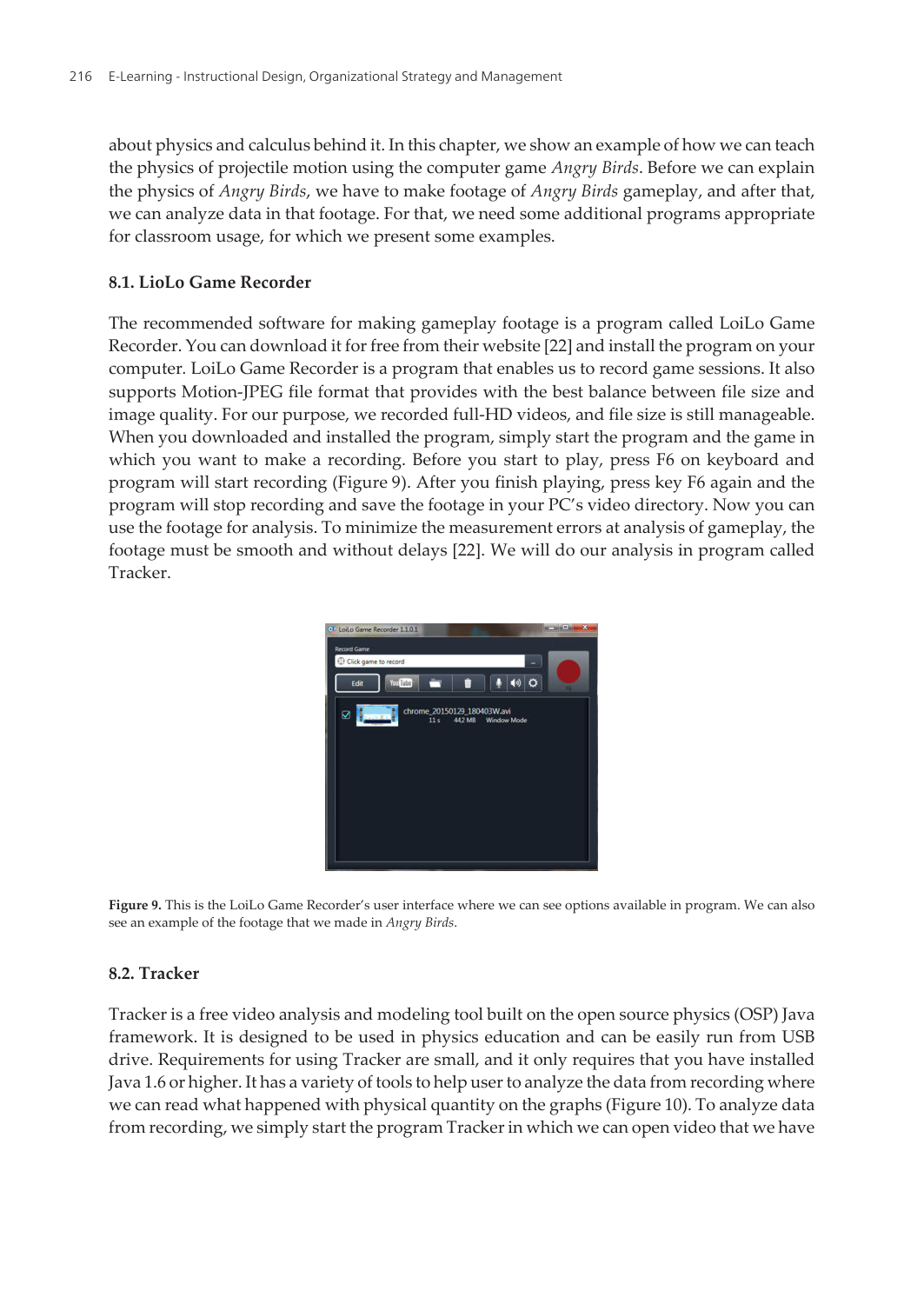<span id="page-14-0"></span>made with the program Loilo and start the measurements with different tools [\[23](#page-22-0)]. Before we can acquire the measurements for discussing physics problem, we need to set starting point to place our bird in space. We do that with calibration tool where we set the coordinate system in the foot of slingshot, which will be our starting point. We also need our measuring unit, which in our case will be the slingshot size. When we determined starting point and basic measuring unit, we use tracking tool to track bird's movement in the footage. When tracking is finished, we see all measurements in the graphs, which we can analyze with measurement analyzing tool. The program Tracker also has a video-analyzing tool where we can depart video frame by frame. For final results, we use measurement-analyzing tools where the data are displayed in different graphs.



**Figure 10.** The program has many tools to offer; the most essential of them are the calibration tool, which we can find at the top; the measurement analyzing tools at the right; and the video analyzing tool at the bottom of program interface.

## **8.3. Physics of** *Angry Birds*

When we have analyzed the data with the program Tracker, we can start talking about physics in games. Projectile motion is a case of motion which we can describe it as motion in two dimensions: vertical and horizontal. In this particular case, we can neglect air resistance because the game was not designed to include air resistance in projectile motion. We know that when we shot a bird slingshot, its initial speed  $(v_0)$  is  $0^{115}$ that when we shot a bird slingshot, its initial speed  $(\vec{v}_0)$  is

$$
\vec{v}_0 = (v_{0x}, v_{0y}), \tag{5}
$$

where  $v_{0x}$  is the size of the horizontal component of initial velocity and  $v_{0y}$  is the size of the vertical component of initial velocity [[20\]](#page-22-0). The only force that is affecting the bird during the flight is gravitational force. That is why acceleration of bird is equal to the gravitational acceleration.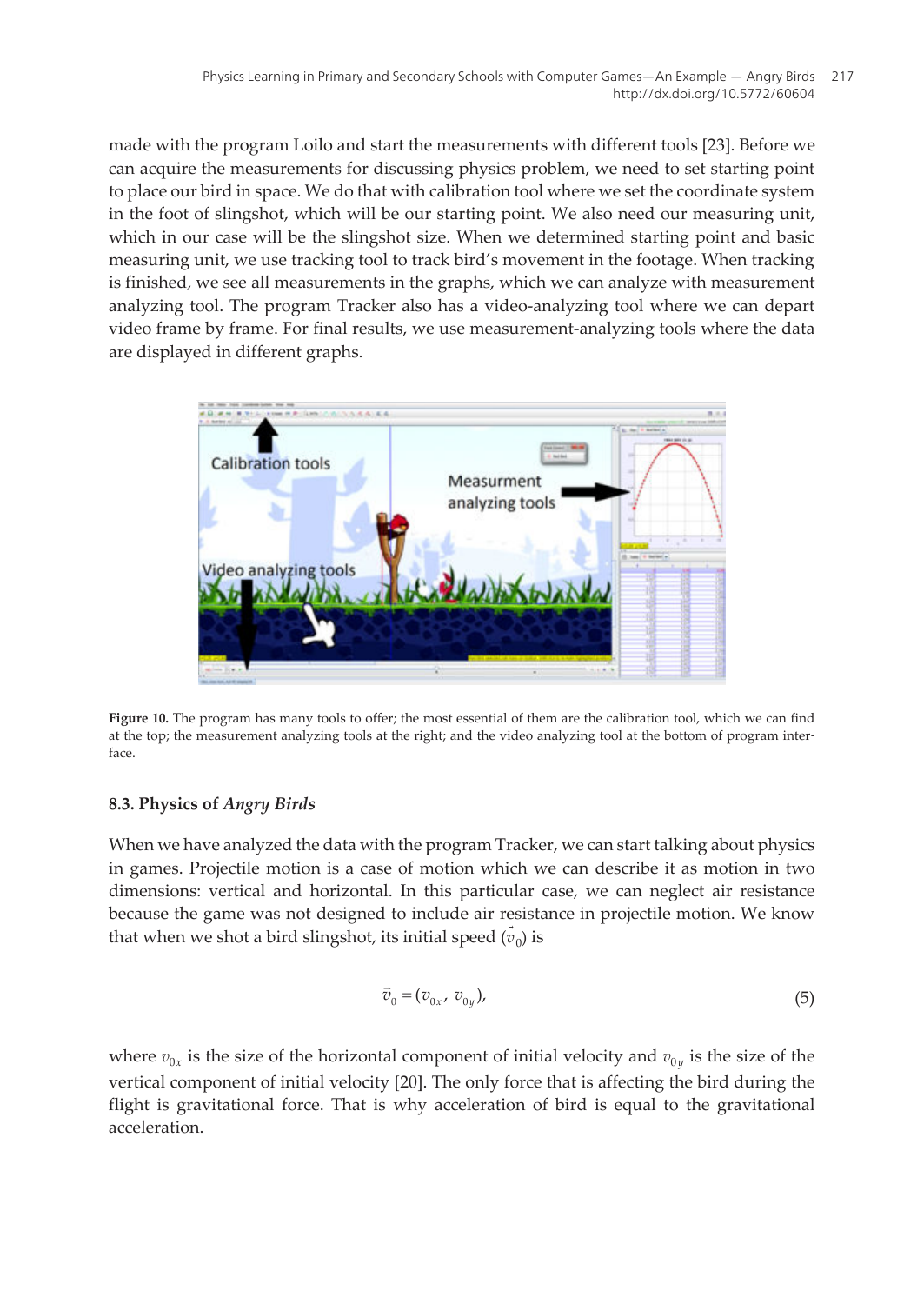We also know that the horizontal component of velocity is not changing in size because acceleration only got vertical component. That is why we can define the movement of bird in time *t* :

$$
x_{\text{finshed}} = (v_{0x} \cos \theta)t + x_{\text{starting}} \tag{6}
$$

where *x finished* is the location where bird has finished movement in time *t* in his horizontal path and *xstarting* is the initial location from where bird has started moving in horizontal path. *θ* is the angle by which we shot the bird from slingshot [[19\]](#page-22-0). As a result, we get Figure 11, which shows us that the body was moving in horizontal direction with constant velocity  $v_{0x}$  equal to 3.31 U/s [[24\]](#page-22-0).



**Figure 11.** From the measurement, we can read that the horizontal component of velocity (A) is 3.31 U/s, and we can see that dependency position from time is linear.

For motion in vertical direction, we know that acceleration is constant. That is why we can define motion in vertical direction as

$$
y_{\text{highest}} = (v_{0y} \sin \theta)t - \frac{1}{2}gt^2 + y_{\text{starting}} \tag{7}
$$

where *ystarting* is the starting height from which the birds was shot in vertical direction from angle  $\theta$  and  $y_{highest}$  is the maximum height that the birds will reach in at time *t*. We also see that acceleration is equal to gravitational acceleration *g* if our game is happening on Earth. From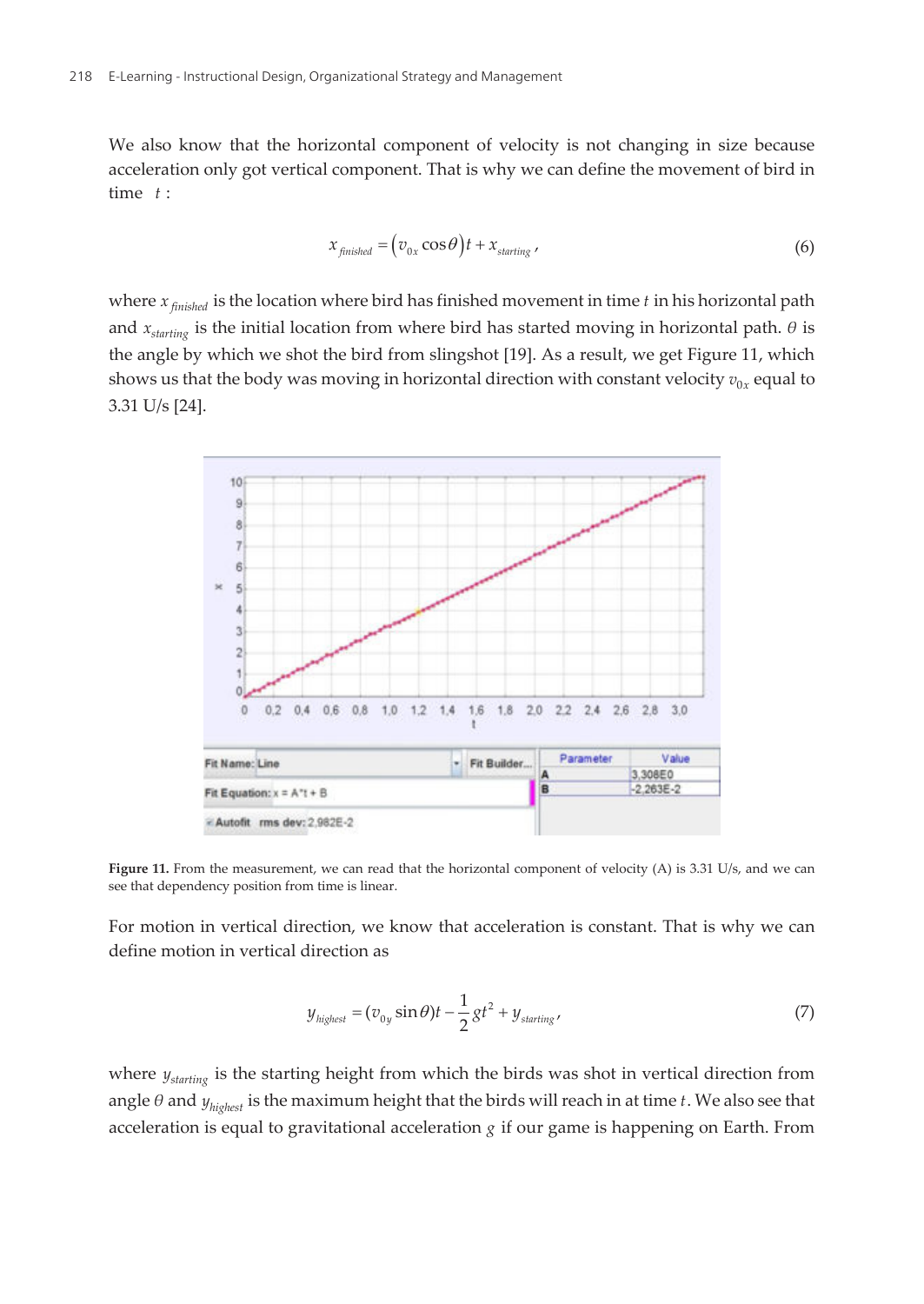the measurement, we see that vertical motion fits to quadric equation (Figure 12), which also shows us that acceleration in vertical direction is constant and is equal to –1.9 U/ s [\[25](#page-22-0)].  $2$  [25]



**Figure 12.** From Equation (7), we can see that acceleration (A) in vertical direction is *a*/2, which gives us a result accel‐ eration equal to 1.9 U/  $s^2$ . From the measurement, we can also read the vertical component of velocity (B), which is 2.8 U/s, and height (C), which is 0.8 U.

From the result, we wanted to determine what was the size of our basic unit. We measured acceleration in vertical direction as  $1.9$  U/ s<sup>2</sup>. We placed our experiment on Earth so acceleration should be equal to gravitational acceleration, which is 9.8 m/ s [\[24,25](#page-22-0)]. From that, we can  $2$  [24.25]. From that we can calculate what was the size of our basic unit, and we get the result that our slingshot was 5.1 m high because the size of the slingshot was set as our basic unit. When we get our basic unit, we can calculate our velocity in vertical and horizontal directions so that we simply multiply our measured values with 5.1 m, and as result, we get that  $v_{0y}$  is 14.2 m/s and  $v_{0x}$  is 16.7 m/s. From this point, we can calculate initial velocity as follows:

$$
v_0 = \sqrt{{v_{0x}}^2 + {v_{0y}}^2},
$$
\t(8)

and we get that  $v_0$  is 21.9 m/s. From these measurements, we can also calculate our starting height *hstarting* , which is 4.2 m. When we obtain the starting height, we can also calculate the maximum height as follows:

$$
h = \frac{v_{0y}^2}{2g} + h_{starting}.
$$
\n(9)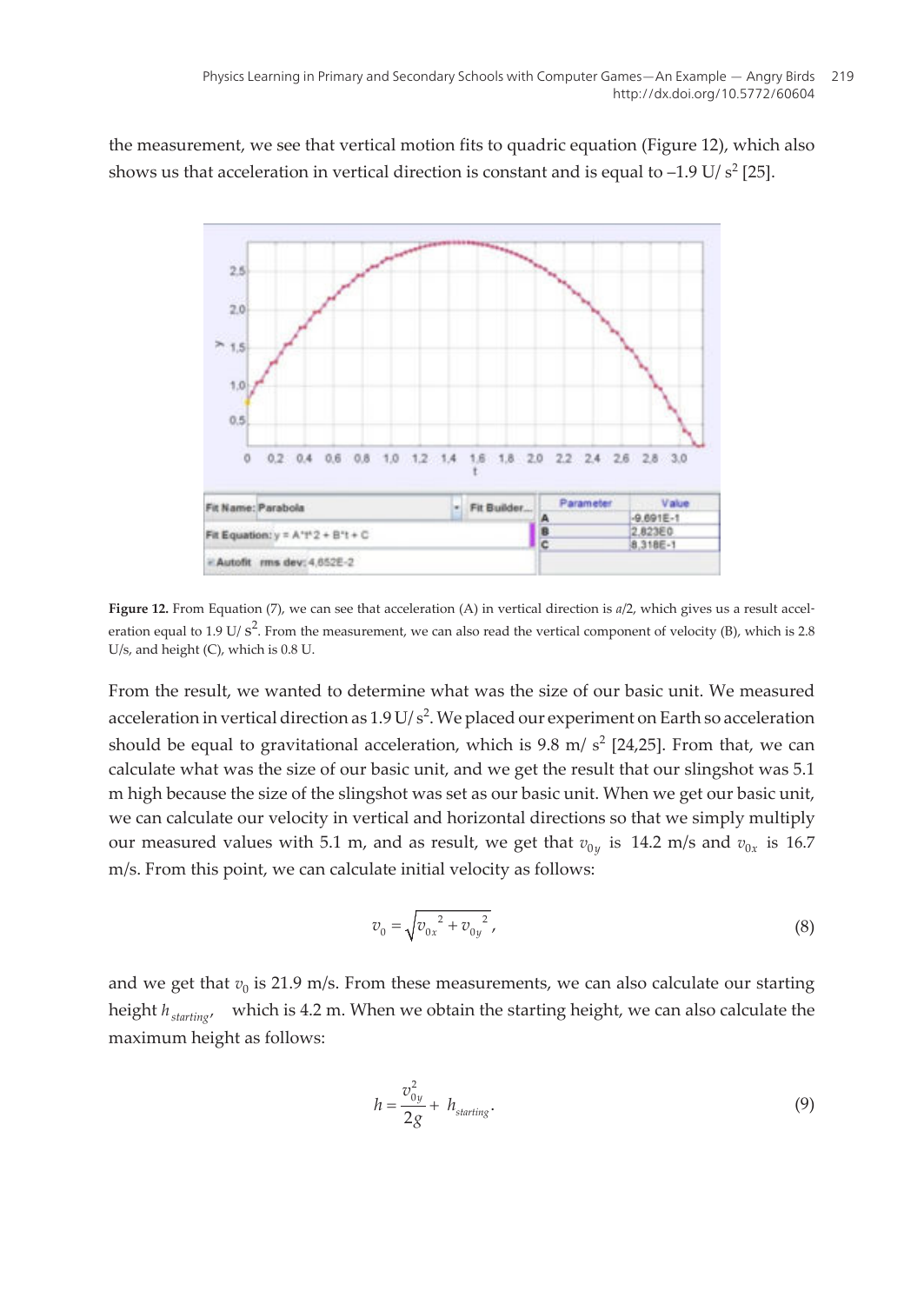We get that the maximum height *h* is 14.5 m. It is also interesting to know from which angel did we shoot the bird:

$$
\theta = \tan^{-1}\left(\frac{v_{0y}}{v_{0x}}\right) \tag{10}
$$

As a result, we get  $\theta$  = 40.4 °. When we all needed information, we can also calculate the range *d* of the bird's flight using the following equation:

$$
d = \frac{v_0}{g} \sqrt{{v_0}^2 + 2gh_{starting}} \,, \tag{11}
$$

where we get range corresponding to value 52.8 m. We get a similar result when the range is 10.5 U, which is 53.0 m. We see that the range that we calculated is not the same as the range that we measured. We can explain that as an error in measurements.

#### **8.4. Use of example in classroom**

We have seen how we can analyze physics with the red angry bird, which does not have any special abilities. This type of analysis and understanding would be more appropriate for pupils in secondary school, in which pupils could use this particular experiment to determine the actual size of birds and the actual size of the slingshot, like we have shown in our example. We can also use experiment for teamwork, where we could divide pupils in two groups. the first group would have to explain the physics of vertical motion, and the second group would have to explain the physics of horizontal motion. At the end of the experiment, both explanations can be merged, and the physics of projectile motion can be explained. Our example can be also used in primary school, where we would have to lower the difficulty of tasks for pupils. We could teach them how to use the programs LoiLo and Tracker for simple analysis not only in *Angry Birds* but also in any other experiment footage. With this experiment, they can get familiar with graphs and errors in measurement. We also know that there is much more physics that can be explained with the use of *Angry Birds* for physics lessons. For additional work, students could explore the initial acceleration and midair acceleration of the yellow angry bird when we use his special ability. It would be also interesting to check the physics background of the blue angry bird, where students could check what is happening with momentum when he splits into three same-sized birds and if the mass of all three birds is the same. We already mentioned materials that show up in the game. For additional project work, students could analyze how different angry birds affect the same material.

### **9. Research**

We showed an example of an experiment that could be used in the class. However, the question is if teachers would even use *Angry Birds* as a didactical tool. That is why we started research where we wanted to see teachers' responses on the proposal of teaching with *Angry Birds*. Our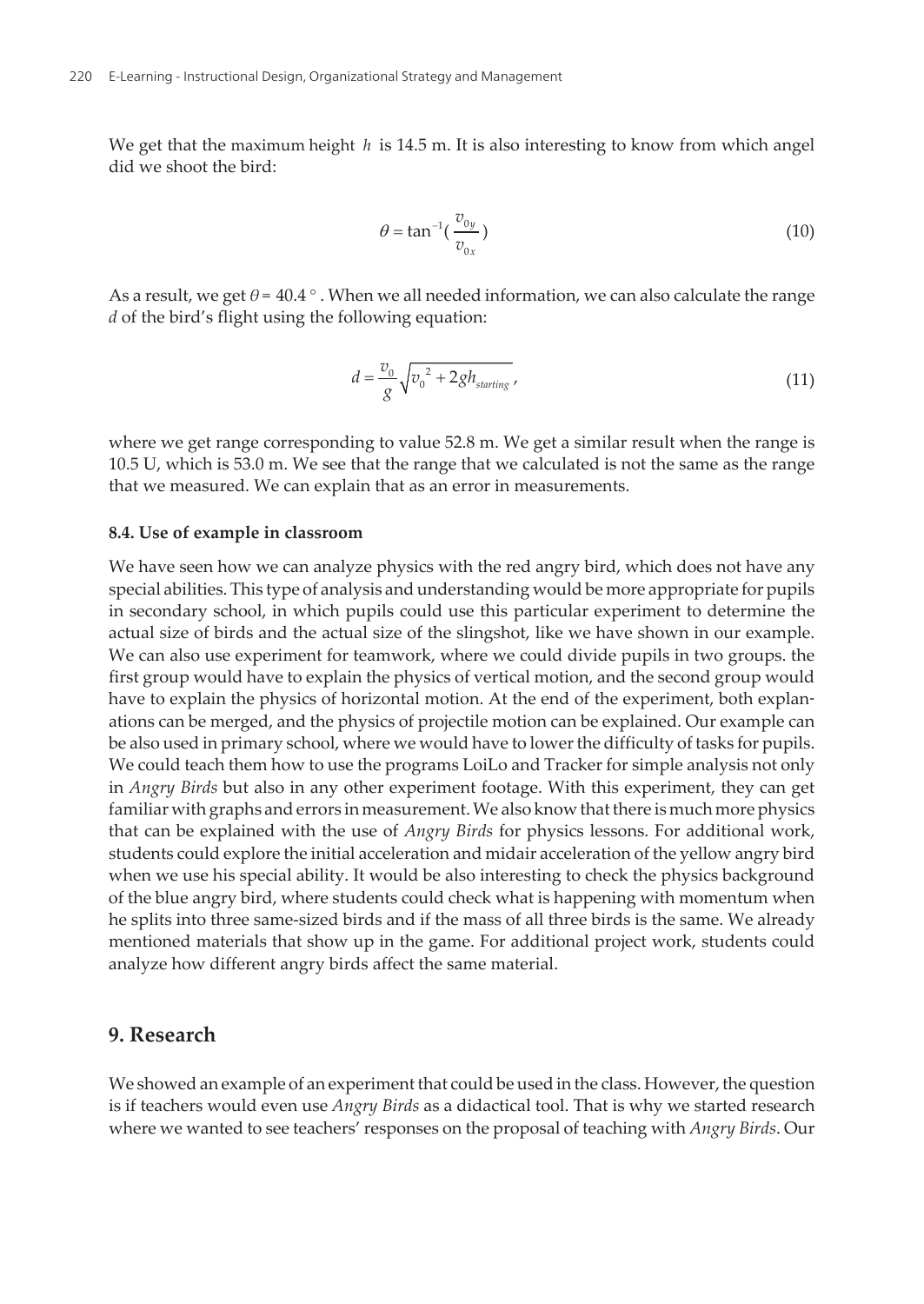targeted group of teachers was mostly middle-aged teachers (age 36 years and older). We know that the use of ICT is in average a bigger problem in older teachers rather that new young teachers. That is why the middle-aged group is much more interesting. On the question if they know the computer game *Angry Birds*, 35% of the teachers answered yes (Figure 13), which is actually impressive according to age-group that was questioned.



**Figure 13.** Chart where we can see how many teachers know the computer game *Angry Birds*.

With this, we have determined our group of teachers who actually know the game. Later on, we wanted to know how well they know the game. Hence, we set some common questions about the effects of the birds in the game and which of the physical content they see in the game is also included in physics curriculum. As a result, we learned that teachers who played *Angry Birds* know the game pretty well; 83% knew the effects of the birds in the game. The more interesting part comes when they had to determine the physical contents they found in the game, and the result was amazing. We found that physics teachers have noticed 9 different physics themes (Figure 14) in the computer game *Angry Birds*, which shows us that game really is suitable for physics class.



**Figure 14.** In the chart, we can see what teachers have found in the game *Angry Birds*: heat, projectile motion, gravity, elastic collision, buoyancy, momentum, astronomy, wave, and friction. The vertical axis shows the percentage of teachers who found certain physics content in the game. The horizontal axis shows the different physics contents.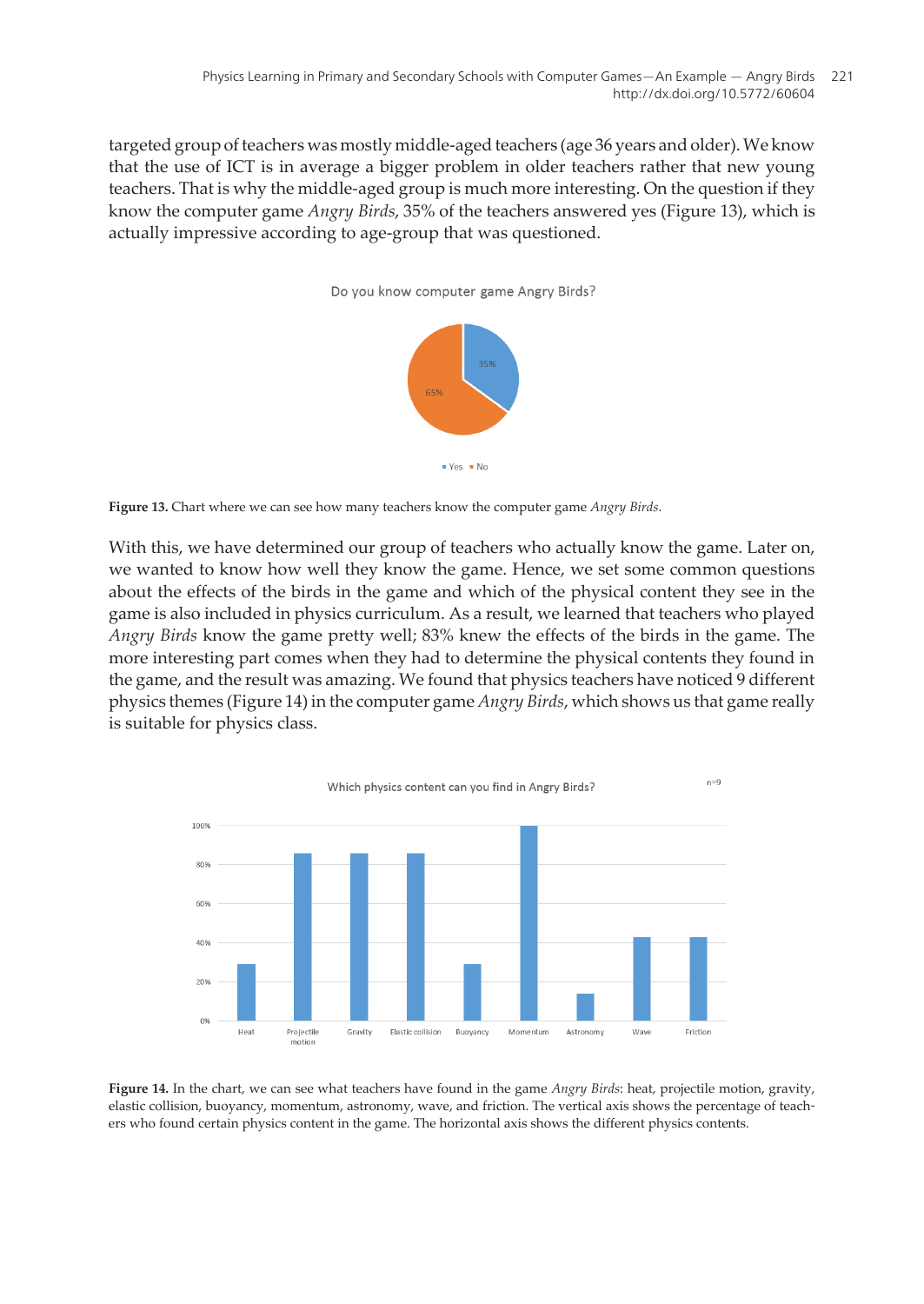We figured out that teachers can definitely see that game contains content for teaching physics. We also wanted to gain insight what teachers think about the suitability of the game in teaching physics in elementary and high school. Thus, we asked them how appropriate do they find the computer game *Angry Birds* for teaching physics in elementary school. None of teachers evaluated the computer game *Angry Birds* as inappropriate, and more than half of them find it appropriate for teaching physics (Figure 15).



**Figure 15.** On the vertical axis, there is percentage of teachers who evaluated suitability for elementary school from 1 to 6, where 1 indicates completely inappropriate and 6 indicates perfectly suitable for teaching physics in elementary school, which could be found on the horizontal axis. We see that more than half of teachers found the computer game *Angry Birds* for teaching in elementary school as appropriate; 22% of them found it also perfectly suitable for teaching physics in elementary school.

We also asked them how they would evaluate the suitability of the computer game *Angry Birds* for lessons in physics in high school (Figure 16). We got results that more than half of teachers find it appropriate for teaching physics in high school.



**Figure 16.** On the *y* axis, there is a percentage of teachers who evaluated suitability for high school from 1 to 6, where 1 indicates completely inappropriate and 6 indicates perfectly suitable for teaching physics in elementary school, which could be found on the *x* axis; 11% of them found it also perfectly suitable for teaching physics in high school.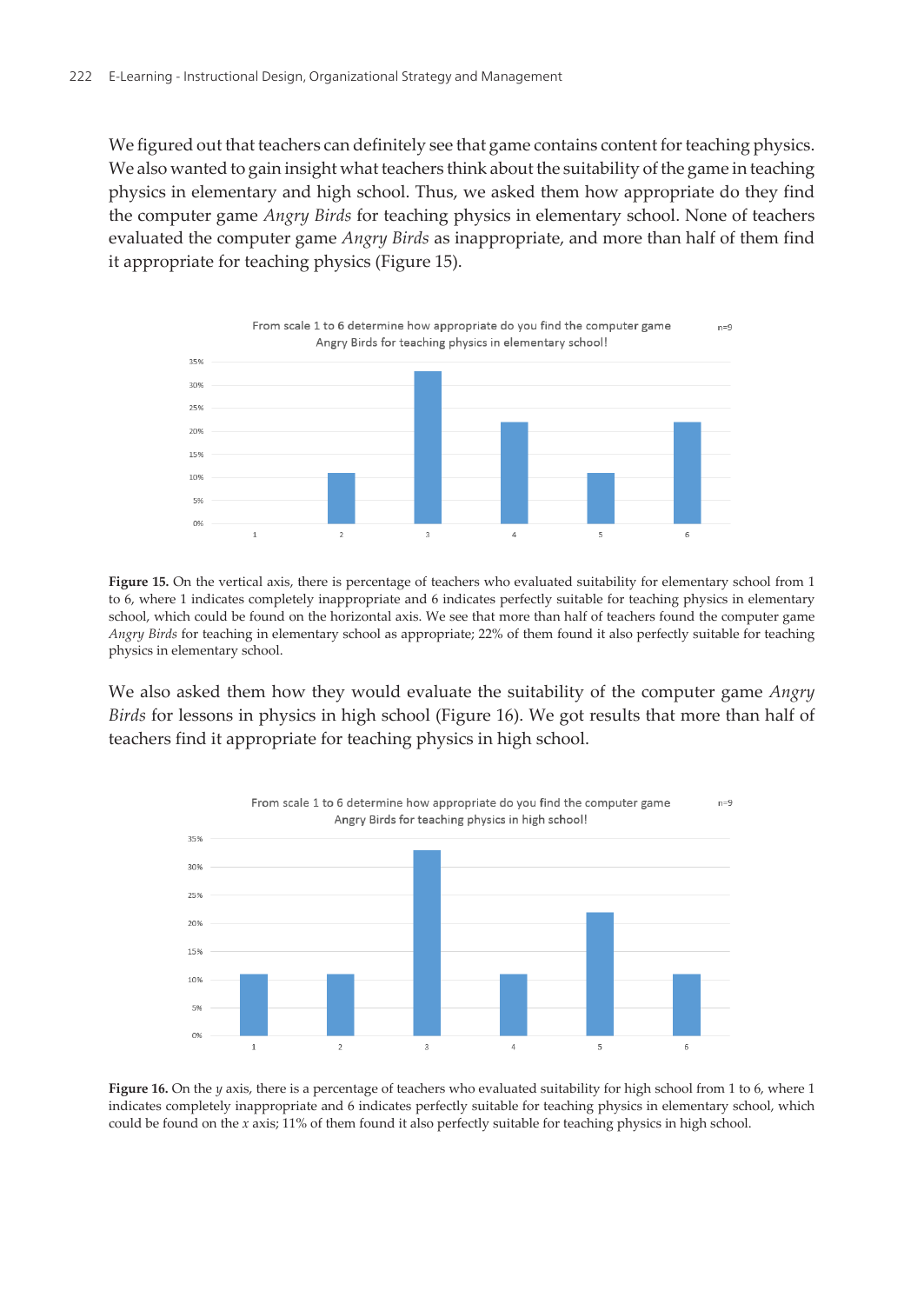<span id="page-20-0"></span>In our survey, we also asked if the computer game *Angry Birds* is appropriate as a motivational tool in lessons in elementary and high school. As a result, 78% of the teachers find the computer game *Angry Birds* as a great motivational tool for both elementary and high school. The most impressive result was when we asked them if they would use the game for teaching physics. All of the teachers that know the computer game *Angry Birds* would use it for teaching physics.

## **9.1. Methodology**

For our research, we used free online survey tool 1ka.si [\[26](#page-22-0)]. The tool offers many options to design an electronic survey. We took into account all basic rules of making survey where we limited the number of questions per page on 5 and separated the different topics of question in separate pages so the survey itself was not too harsh for respondents. In the survey, we also made a break point where we eliminated teachers who do not know the computer game *Angry Birds*. If they answered "no" on a question where we asked them if they know the computer game *Angry Birds*, the survey was finished; if they answered "yes," they could continue with the survey. We sent our survey through e-mail. The results that we introduced were analyzed in Excel table, where we merged our results in charts appropriate for the type of data that we got. In the research, we included 41 physics teachers who finished their study between the year 2005 and 2015 at our faculty and students of educational physics study. We got the response of 26 persons, 9 of them ware familiar with the game *Angry Birds*.

# **10. Conclusion**

In this article, we determined that the use of ICT in learning is a skill that every teacher should acquire during his education. If we look in the present and, even more important, if we look in the future, ICT will be a main tool for learning. We also learn what the difference is between EG and fun CG. We found out that some computer games like *Angry Birds* could be more appropriate material for teaching because if its motivational fun factor. In educational game, designers mostly forget about it because their main point is focused on teaching, and game mechanics are obstructed by learning processes, in which most children forget that learning new things can also be fun. We become familiar with two new programs LoiLo Game Recorder and Tracker, which can be used for analysis. We also show an example of how we could use *Angry Birds*for teaching projectile motion where we explain the physics of *Angry Birds*. At the end, we also check the applicability of *Angry Birds* and how it can be used for further courses. We also conducted one research where we found out that most of the teachers think that Angry Birds is appropriate for teaching physics in high school and elementary school.

# **Author details**

Robert Repnik<sup>1\*</sup>, Dominik Robič<sup>1</sup> and Igor Pesek<sup>1,2</sup>

\*Address all correspondence to: robert.repnik@um.si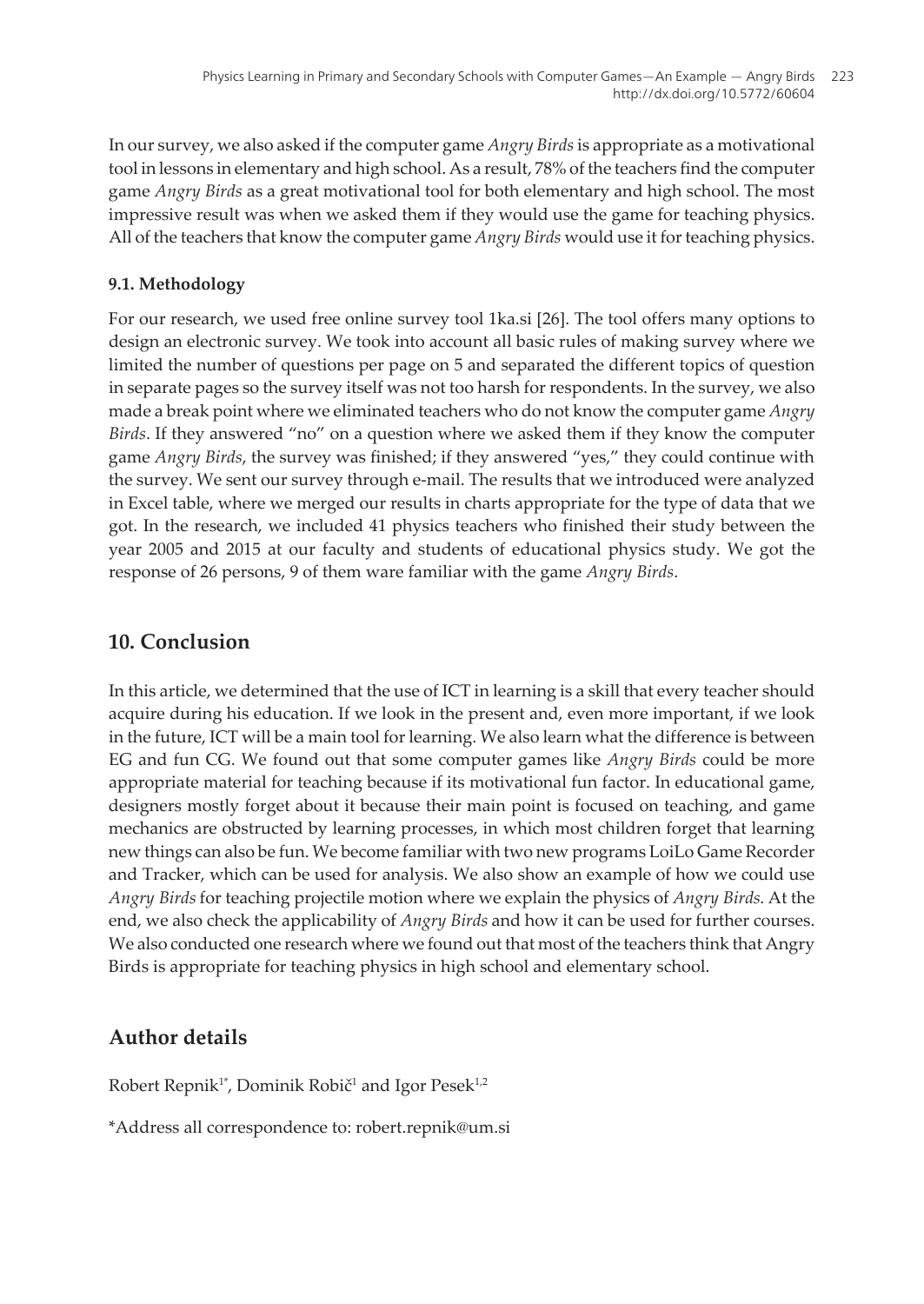<span id="page-21-0"></span>1 Faculty of Natural Sciences and mathematics, University of Maribor, Maribor, Slovenia

2 Institute E-um, Ptuj, Slovenia

## **References**

- [1] Wenning C.J. Why the resistance to inquiry-oriented science teaching. Journal of Physics Teacher Education Online 2010; 5(3): 1–2. http://www2.phy.ilstu.edu/~wen‐ ning/jpteo/issues/jpteo5%283%29win10.pdf (accessed 8 December 2014).
- [2] Carnoy M. ICT in education: possibilities and challenges. In: Inaugural Lecture of the OUC 2004-2005, UOC, Barcelona; 2004
- [3] Levy F., Murnane R. J. The New Division of Labor: How Computers Are Creating the Next Job Market. Princeton University Press; 2004.
- [4] NCREL & Metiri Group. enGauge 21st Century Skills: Literacy in the Digital Age; 2003.
- [5] McClarty K.L., Orr A., Frey P., Dolan R., Vassileva V., McVay A. A Literature Review of Gaming in Education. Research report. Pearson; 2012.
- [6] Salen K., Zimmerman E. Rules of Play: Game Design Fundamentals. Cambridge MIT Press, 2003.
- [7] Wolf M. J. The Medium of the Video Game. Texas: University of Texas Press; 2002.
- [8] Granic I., Lobel A., Engels C.M.E. The benefits of playing video games. American Psychologist 2014; (69): 66–78.
- [9] Razak, A.A., Connolly M.T., Hainey T. Teachers' views on the approach of digital games-based learning within the curriculum for excellence. International Journal of Game-Based Learning 2012; 33: 33–51.
- [10] Gruden B., Kreuh N., Možina Podbršcek I., Flogie A., Razbornik I., Trstenjak B. Path to E-Competency & E-Education Project: The Future of Education. Florence; 2013.
- [11] Shan Fu J. ICT in education: a critical literature review and its implications. International Journal of Education and Development using Information and Communica‐ tion Technology 2013; 9(1): 112–125.
- [12] Nordine J. Motivating calculus-based kinematics instruction with *Super Mario Bros*. Physics Teacher 2011; 49: 380.
- [13] Jurcevic J.S. Learning Projectile Motion with Computer Game "Schorched 3D." Physics Teacher 2008; 46: 48.